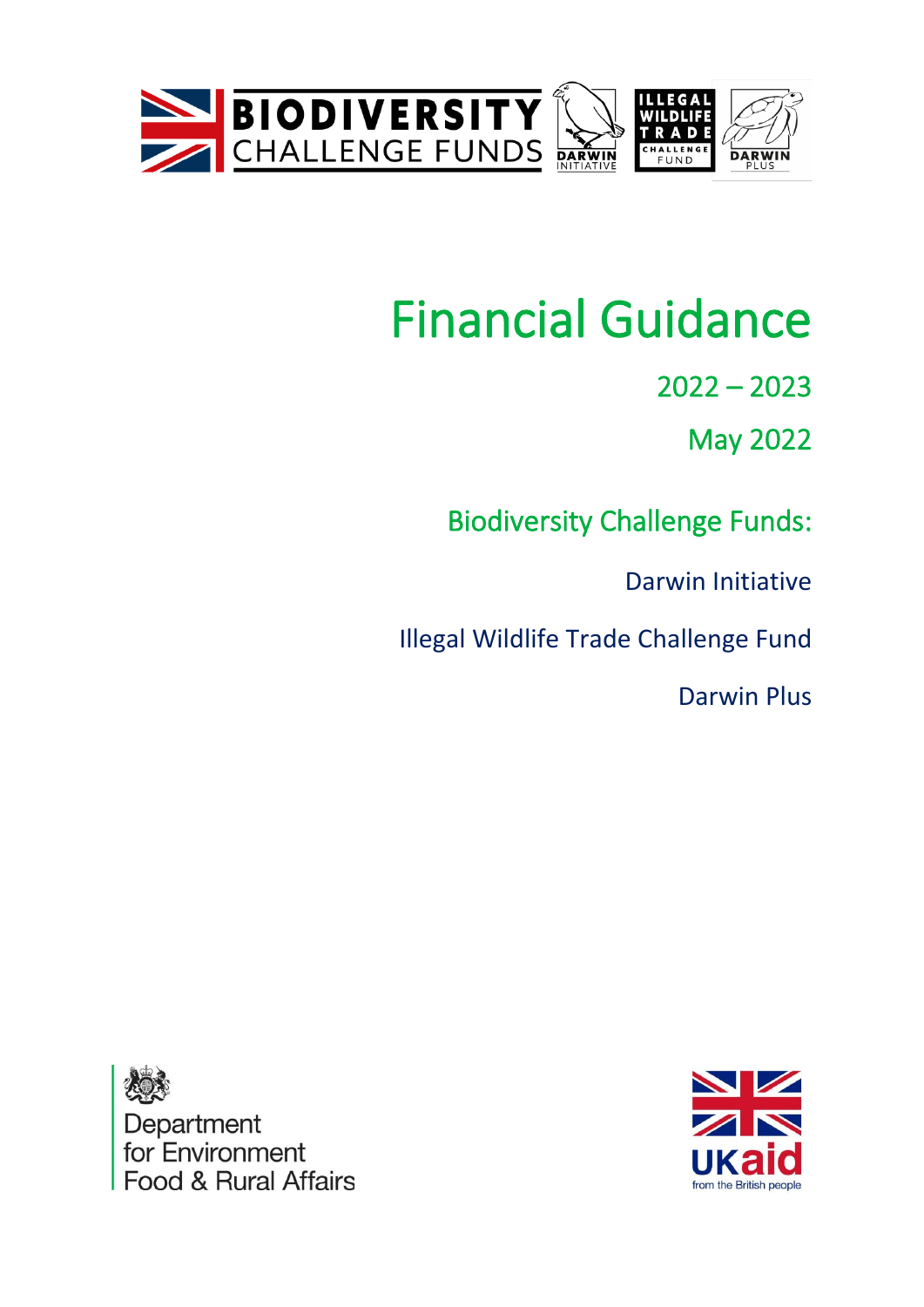This document is for guidance only (Terms and Conditions is the primary source for all financial issues relating the to the grants) and should be read alongside the

- Guidance for Applicants,
- Terms and Conditions (T&Cs), and
- Project Reporting Information Note

This document is for applicants to the Biodiversity Challenge Funds (Darwin Initiative, Darwin Plus and the Illegal Wildlife Trade Challenge Fund) and explains:

- What budget information you need to provide in your application.
- How payments will be made and how budgets need to be managed if you are successful.
- How to report finance.

Please ensure that the described process and standards can be delivered by your organisation before you apply.

#### **Non-compliance with the guidance and T&Cs, may result in an ineligible application or place your project at risk.**

**Forms and Guidance Portal**, on the fund website below, includes forms, guidance and templates to support your application, including:

- Application Forms (for drafting purposes)
- Application (incl. Budget) Templates
- Flexi-Grant User Guide
- Claim Forms
- Change Request Forms
- Terms and Conditions
- Reporting Forms
- Project Database

| Darwin Initiative              | Darwin Plus                    | <b>Illegal Wildlife Trade</b><br><b>Challenge Fund</b> |
|--------------------------------|--------------------------------|--------------------------------------------------------|
| www.darwininitiative.org.uk    | dplus.darwininitiative.org.uk  | iwt.challengefund.org.uk                               |
| darwin-applications@ltsi.co.uk | darwin-applications@Itsi.co.uk | IWT-Fund@ltsi.co.uk                                    |
| +44 (0) 131 440 5181           | +44 (0) 131 440 5181           | +44 (0) 131 440 5506                                   |

c/o NIRAS-LTS International Ltd, Pentlands Science Park, Bush Loan, Penicuik, UK, EH26 0PL

© Crown copyright 2022

You may re-use this information (excluding logos) free of charge in any format or medium, under the terms of the Open Government Licence v.2. To view this licence visit [www.nationalarchives.gov.uk/doc/open](http://www.nationalarchives.gov.uk/doc/open-government-licence/version/2/)[government-licence/version/2/](http://www.nationalarchives.gov.uk/doc/open-government-licence/version/2/) or emai[l PSI@nationalarchives.gsi.gov.uk](mailto:PSI@nationalarchives.gsi.gov.uk)

This publication is available at [www.gov.uk](https://www.gov.uk/)

Any enquiries regarding this publication should be sent to us a[t darwin.initiative@defra.gov.uk](mailto:darwin.initiative@defra.gov.uk)

PB 14724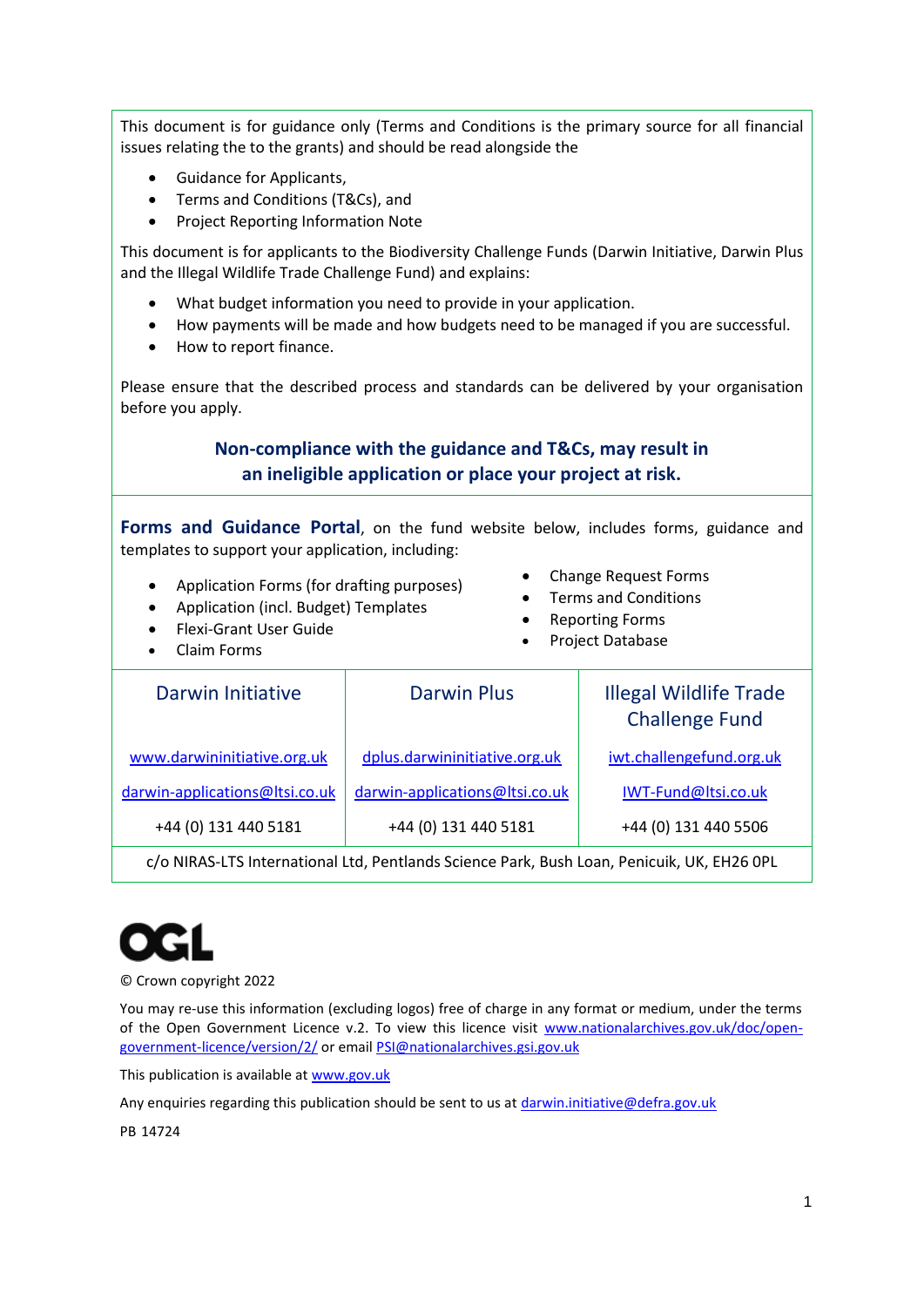### <span id="page-2-0"></span>Glossary

- Biodiversity "Biological diversity" means the variability among living organisms from all sources including, terrestrial, marine and other aquatic ecosystems and the ecological complexes of which they are part; this includes diversity within species, between species and of ecosystems. Defra Darwin Initiative is a programme of the Department for Environment, Food and Rural Affairs (Defra), UK Government. Evidence **Ranges** in format, quality and relevance and include, documented and undocumented experiences, data, studies, policies, best practices etc. but is particularly valued when it is quality assured, accessible and applicable. Lead Applicant The individual who leads on the submission of the application and supporting materials, and will be the project contact point during the application process. Lead Partner The partner who will administer the grant and coordinate the delivery of the project, accepting the Terms and Conditions of the Grant on behalf of the project. Matched Funding Additional finance that is secured to help meet the total cost of the project, including public and private sources, as well as quantified in-kind contributions. It does not include additional public finance mobilised from UK public bodies, although this can be captured in applications.
- NIRAS-LTS Darwin Initiative Administrator, and first point of contact for projects and applicants.
- ODA Official development assistance commonly known as overseas aid is when support, expertise or finance is supplied by one government to help the people of another country via activities that promote economic development and welfare as a main objective.
- Partner(s) Have a formal governance role in the project, and a formal relationship with the project that may involve staff costs and/or budget management responsibilities.
- Poverty **Poverty** is multi-dimensional and not solely about a lack of money; encompassing a range of issues to fulfil basic needs and better one's life with dignity.
- Project Leader The individual with the necessary authority, capability and capacity, and a full understanding of their role and associated obligations to take responsibility for delivering value for money, managing risk and financial controls whilst fulfilling the terms and conditions of the grant.
- Stakeholder **Are consulted, engaged and/or participate in project activities as they have an** interest or concern in the project and its impact. They can also be partners, but if not, they would not have a budget management, or a formal governance role, within the project.
- Value for Money Good value for money is the optimal use of resources to achieve the intended outcomes. Value for money is not about achieving the lowest initial price.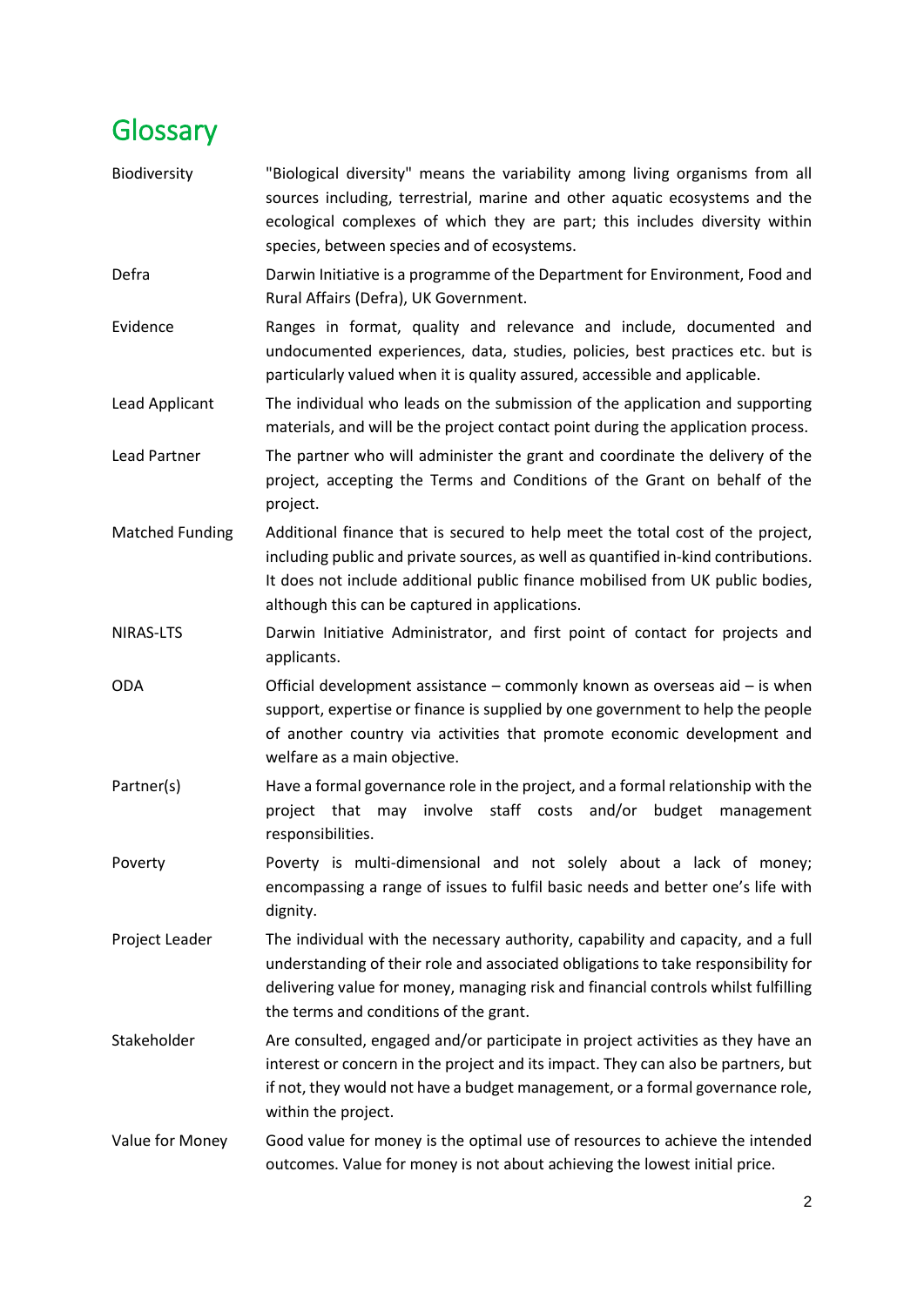## Contents

| 1              |  |
|----------------|--|
| 1.1            |  |
| 1.2            |  |
| 1.3            |  |
| 1.4            |  |
| 1.5            |  |
| 1.6            |  |
| 1.7            |  |
| 1.8            |  |
| $\overline{2}$ |  |
| 2.1            |  |
| 2.2            |  |
| 3              |  |
| 3.1            |  |
| 3.2            |  |
| 3.3            |  |
| 4              |  |
| 4.1            |  |
| 4.2            |  |
| 4.3            |  |
| 5              |  |
| 5.1            |  |
| 6              |  |
| 6.1            |  |
|                |  |
| 6.3            |  |
| 6.4            |  |
| 6.5            |  |
| 6.6            |  |
| Annex A.       |  |
| Annex B.       |  |
|                |  |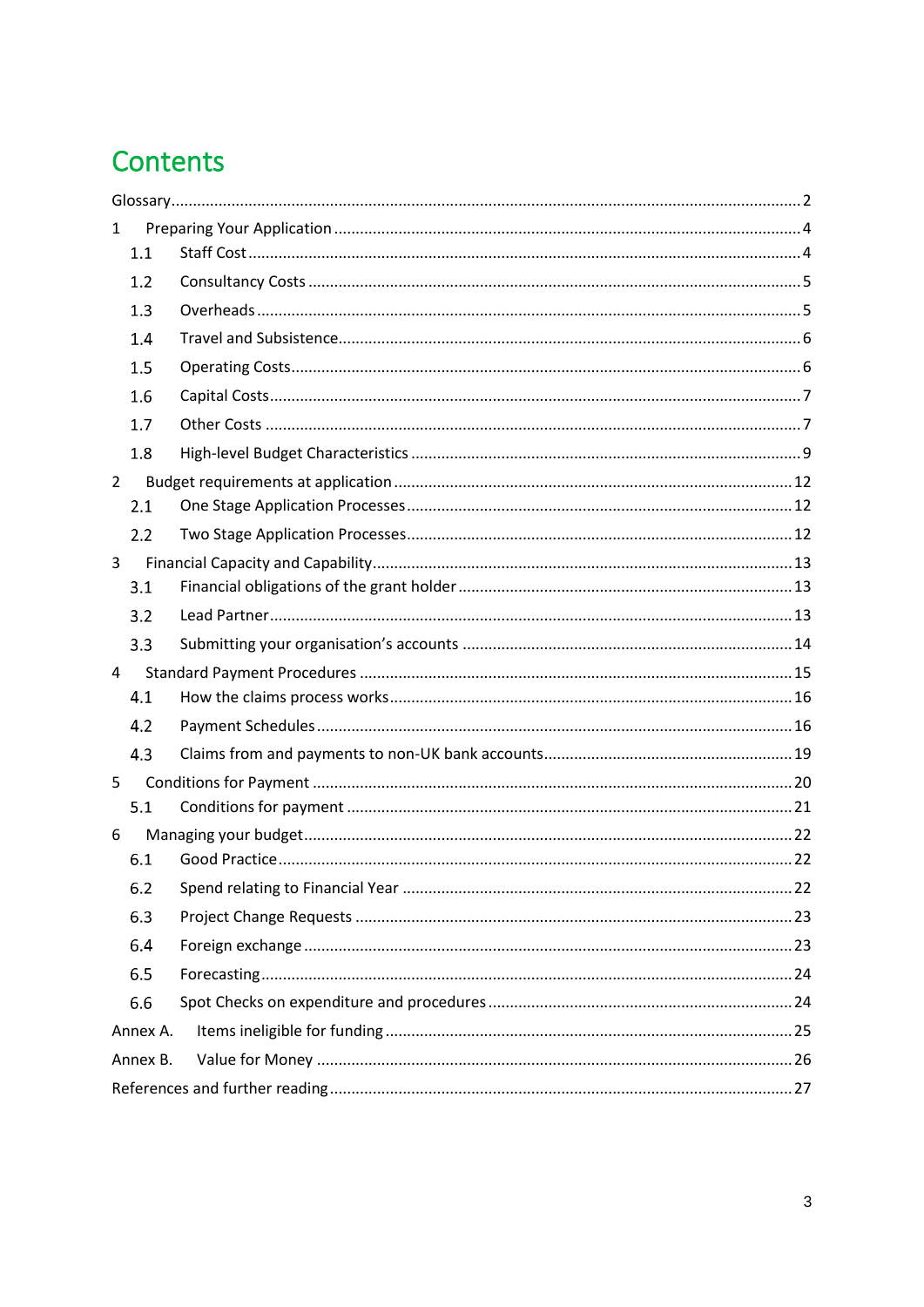### <span id="page-4-0"></span>1 Preparing Your Application

The **Budget Form template** (see Page 1) **must be used**, or your application will not be valid.

**Exception to this:** the first stage of a two-stage application process does not require the separate Budget Form, but an understanding of the budget guidance is strongly recommended to ensure that a full application can be made.

The Budget Form must match the details provided in the application form; any discrepancies will undermine confidence in the quality of the application or budget.

Defra may request additional information or evidence to support your application.

#### **Key points to note:**

- A fully costed budget must be presented in **GBP (Sterling)**.
- All budgets must use the  $1^{st}$  April to  $31^{st}$  March financial year.
- The budget must cover the **lifespan of the project**, split by financial years.
- For budgets prepared in other currencies and converted to GBP, the **exchange rate** used, and its **source** must be identified.
- Project **start and end dates** must be eligible and clearly identified; all financial commitments within the budget must be completed by the end date and within the maximum duration of the grant.
- Budgets must be **realistic and accurately forecast** spend by financial year.

**Budget changes** between financial years will only be considered in exceptional circumstances, following formal agreement with Defra (Sectio[n 6.2\)](#page-22-2).

**Costs are rigorously examined** during the assessment process and decisions are based on **realistic and justifiable budgets** to deliver the work plan as well as the **value for money justification**.

Full accounting records, including original receipts and invoices, **must be kept for seven years** after project completion and made available if requested.

**Final awards may be subject to negotiation with Defra, and financial guidance including processes are subject to review and change.**

#### <span id="page-4-1"></span>1.1 Staff Cost

The Staff Cost budget line should capture all costs and payments for services relating to named individuals working on the project. This would include:

- **salary payments** made to team members for their **time spent working on the project**. This is not restricted to those employed by the Lead Partner – staff costs include **all team members** employed by the Lead Partner or other partner(s);
- national insurance, or other social security costs and contractual pension contributions, and other reasonable **contractual employment benefits**; do not use the term 'fringe benefits' – rather explain what they are.

The Staff Cost budget line should **NOT** include:

- **external consultancy payments** (see [1.2\)](#page-5-0);
- provision for **non-contractual bonus** or any other **non-contractual payment or benefit** (see Terms and Conditions);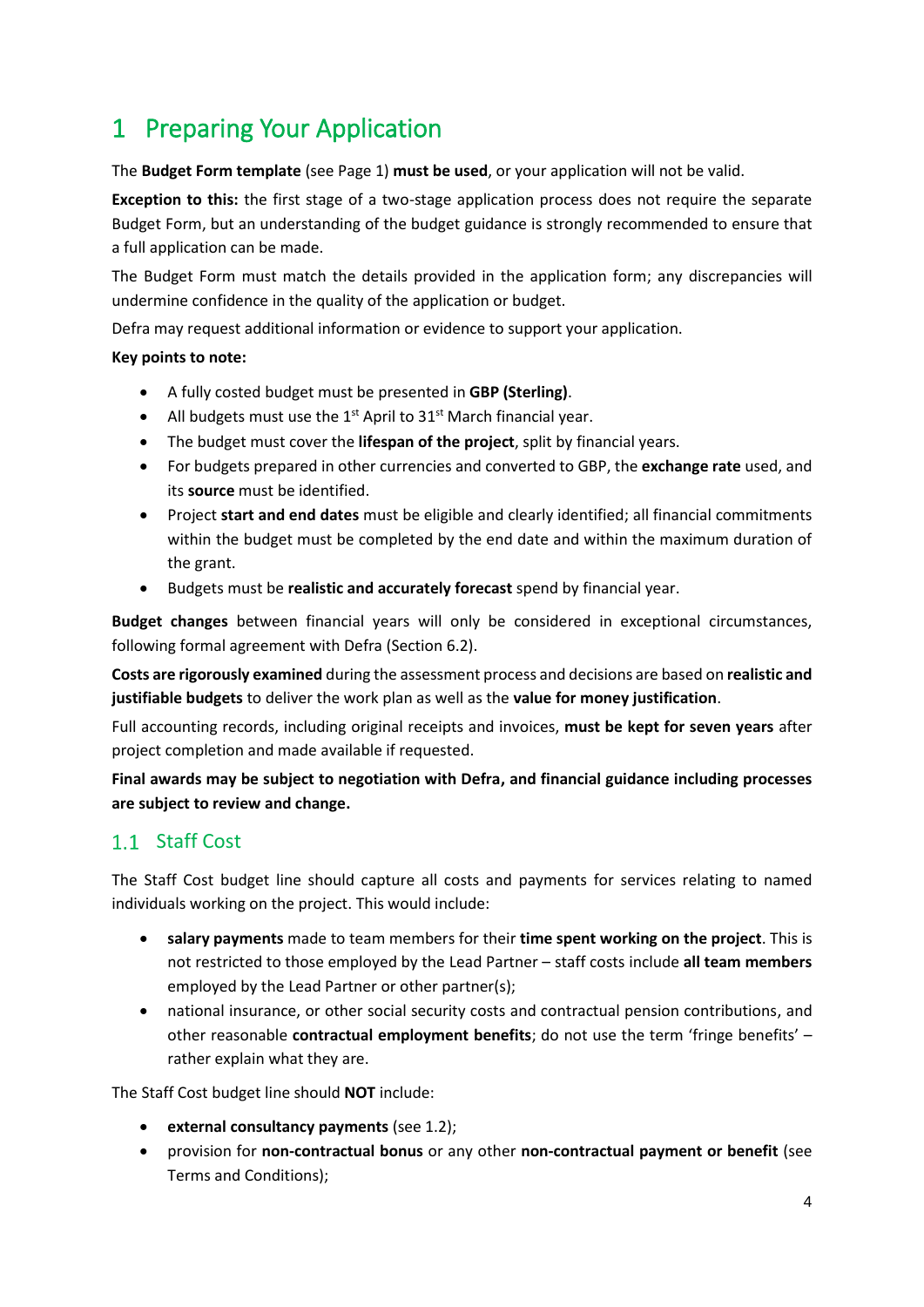• the **costs of individuals** making a **short, very local input** such as cooking for a field team or administering a workshop; these might be covered in Travel and Subsistence or Operating Costs.

The information provided **must** include the individual's **name** and **role** in the project; their main **location**, the **percentage** of their time given to the project during that period (compared to other projects/activities), and the actual cost to the Challenge Fund and cost being met from other sources.

**Evidence** of the employment costs (i.e. employment contract and payslips) and proof of actual time worked on the project (i.e. from timesheets) may be requested.

Staff Costs should include any expected **salary increments** (including projected annual inflationary increments) during the project, up to a **maximum of 3% per annum**.

**PhD students** can be included as staff if it can be demonstrated that they have appropriate expertise and experience; any stipend costs can be included under Staff Cost and the student is free to use any income as they see fit. Tuition fees for PhD students cannot be claimed.

Staff Costs included in the budget should match the details you are required to provide on Staff Costs in Section 5 of the Actual and Final claim forms. These are available for review on the "Resources" section of the relevant fund's website (See Page 1).

Defra may ask for Staff Costs to be reduced if they are considered too high.

**Foreign governments and their agencies** cannot lead on projects, though they may be partners. UK government agencies, including UKOT governments, are eligible to apply for funding and are acceptable Lead Partners.

**Darwin funding cannot be used as a substitute for activities that would normally be part of the government or agency's core functions** (e.g. full-time staff salaries or routine management activities).

#### <span id="page-5-0"></span>1.2 Consultancy Costs

*Consultancy seeks to fill a knowledge gap. It is defined as the provision to management of objective advice relating to strategy, structure, management or operations of an organisation. Such advice will be provided outside the 'business-as-usual' environment when in-house skills are not available and will be time-limited. Consultancy often includes the identification of options with recommendations, or assistance with the implementation of solutions but typically not the delivery of business as usual activity.*

For projects this can include the contracting of someone to **provide expertise** required for the success of the project, and which cannot be delivered by project staff or captured under Staff Costs. Staff costs of Partners should not be captured as consultancy costs.

Please **clearly identify who** will provide the expertise or **what it will achieve**.

#### <span id="page-5-1"></span>1.3 Overheads

The Challenge Funds will fund actual direct project costs plus **reasonable and justifiable overheads** related to the project; but will not subsidise other activities of organisations.

To be considered reasonable and justifiable, the overheads claimed **must be less than or equal to the organisation's actual overheads** for the project and **appropriately apportioned** between **all its activities or projects**.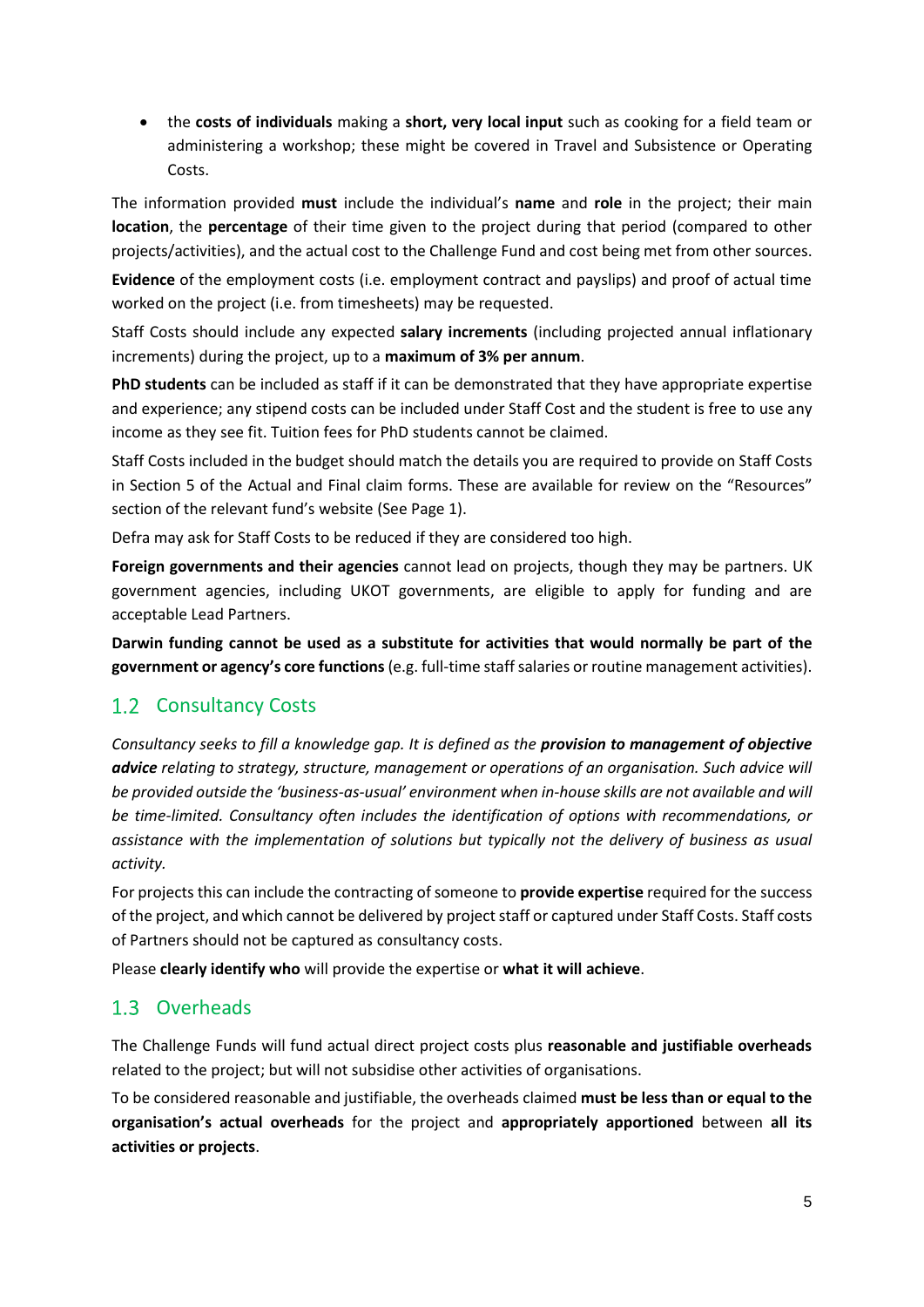The amount claimed under the overhead budget line should be **appropriate, reasonable, and justifiable**, as supported by evidence, audited financial statements and/or internal policies. Defra will decide whether the level of **overheads charged is reasonable** by considering:

- the proportion of total overheads claimed (excluding audit costs) is **not greater than 20% of the project's total budget** (i.e. Challenge Fund plus additional funds) **OR**
- in the funds claimed, the proportion of overheads claimed in any year should not be greater than **40% of the 'Staff Costs' for that year**.

All other budget lines must contain only direct project costs, with **no overheads**. For example, the 'staff costs' budget line covers employment costs (salary, employer's National Insurance Contributions and pension contributions) for the people working on the project, limited to the time they spend working on the project. The costs associated with general management, administration, or finance functions must not be covered, unless included as such.

If the lead or other partners use **Full Economic Costing (FEC)** as standard practice, Defra will accept this method to account for overheads. However, the FEC % applied cannot be more than 40% of the budgeted salary costs. Effectively, if justified by your formal FEC policy, up to a maximum of 140% of salary costs can be funded, **100% under the Staff Cost budget line and 40% under the overhead budget line**. A copy of the formal FEC policy must be available if requested, with evidence that it is standard practice to apply the policy across the organisation, not just to selected projects.

#### <span id="page-6-0"></span>1.4 Travel and Subsistence

#### **Travel and Subsistence (T&S) costs should be clearly justified and offer the best value available.**

Defra may ask you to **justify or reduce** your T&S budget if they believe it is excessive.

Costs should follow your **organisation's policy**; Defra reserves the right to request a copy of this policy. Costs associated with meeting **COVID-19** requirements such as tests and quarantine can be included but should be justifiable within the context of the project.

#### **To minimise carbon emissions, you should consider and minimise the number of flights required.**

**International travel** should be presented separately from local travel.

**Local travel** is within the country or region where the project operates.

**Field travel** costs relate to specific field trips where additional resources are required.

#### <span id="page-6-1"></span>1.5 Operating Costs

#### **Operating Costs are those specific to the project.**

For example, if you need to set up a local office for this project alone, you will show your costs here. If you have a local office that supports more than this project, we expect to see any related project costs under Overheads.

This is also where you can budget for other project specific costs such as workshops or the hire of tents for fieldwork.

Within the space available, please ensure that **any significant costs are clearly identified**.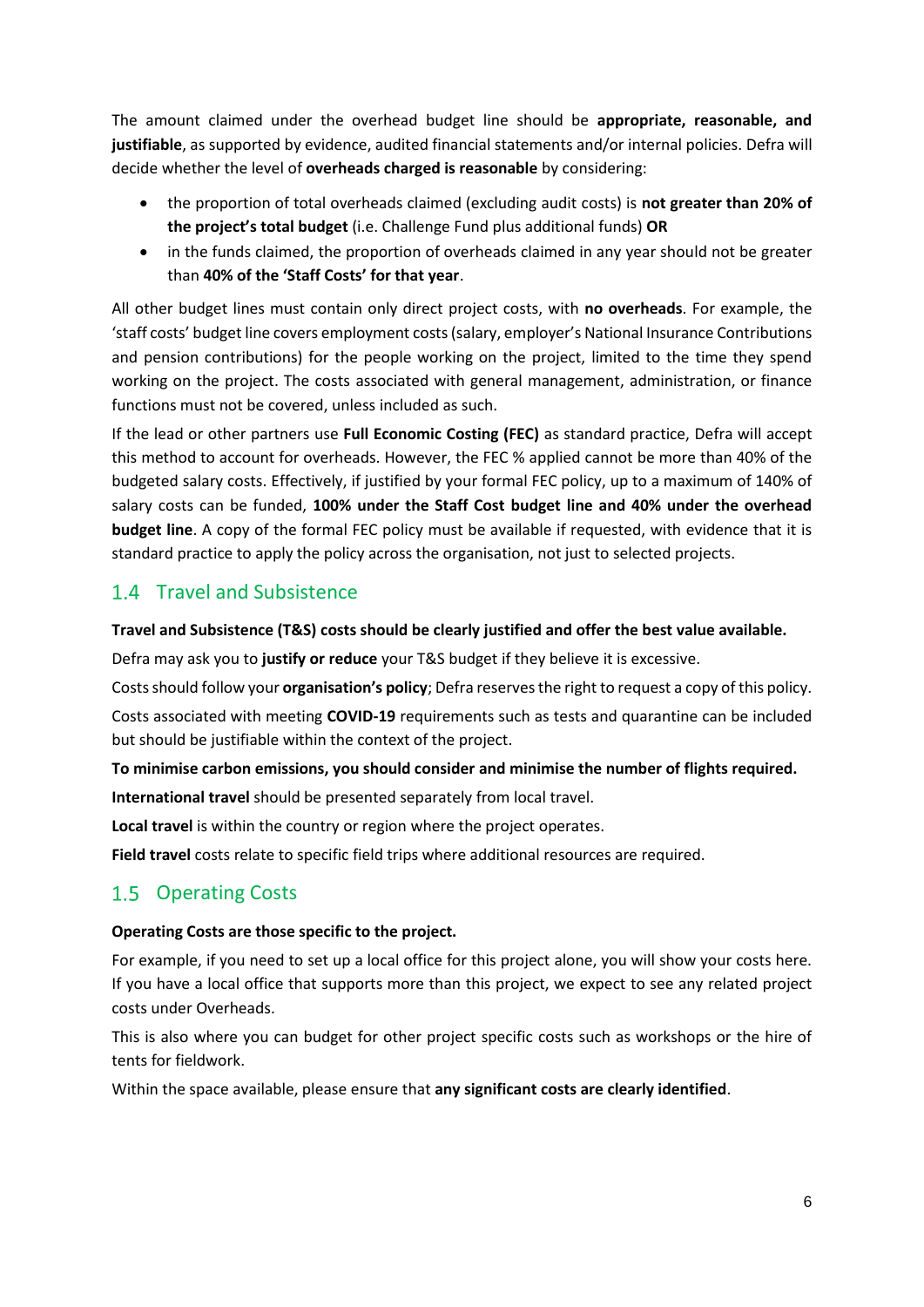#### <span id="page-7-0"></span>1.6 Capital Costs

**Capital costs** are **long life/high value items** which may include vehicles, large pieces of equipment, and other assets, **with an expected life span of longer than the period of funding** (e.g. vehicles, high value equipment, IT equipment, machinery etc.) and should never include revenue items (e.g. consumables such as printer suppliers, protective clothing, low value pieces of equipment such as flash drives etc.).

We expect that **tracking tags** (used to monitor the location of fauna) will appear under 'Other costs' as they do not normally last longer than the project, although associated software/hardware may be capital costs.

Purchases of capital items should be **in line with the agreed budget**, and will typically occur **early in the budget**; please consider carefully the timing to provide best **value for money**.

Any capital costs should **represent the best value for money** for delivering the project, as opposed to other approaches such as **hiring or leasing.** 

Capital costs **should be no more than 10%** of the total grant, except in specific cases where higher capital expenditure is **essential** and is **clearly justified/explained** in the application.

For items **over £1,000**, 3 quotes (in so far as there are enough suppliers) must be obtained to justify your choice on the basis of cost, availability (if an item is required urgently) and suitability; Defra may request to see this evidence.

If any **capital item is sold**, a share of the proceeds in the **same ratio as the grant contribution** to the cost should be refunded to Defra or offset against any **further approved expenditure**.

Any capital items bought from project funds must be used for the benefit of projects and should **remain in the host country** once the project has completed; they **are expected to remain available to the local partners, communities and/or stakeholders**, to support ongoing work; alternatives to this approach must be justified.

#### <span id="page-7-1"></span>1.7 Other Costs

Any project costs that do not fall under the headings above will fall under **Other Costs**, including translations, publications relevant to the project objective, Open Access costs and bank charges related to transferring funds to partners.

Within the space available, please ensure that any significant costs are clearly identified and detailed.

#### 1.7.1 Financial Assurance

The Lead Partner must provide independent financial assurance that the grant has been spent in accordance with the terms of the Grant Agreement. The level of assurance is linked to the scale of the grant.

|                      |                    | <b>Grant Statement provided by</b> |                                |                |
|----------------------|--------------------|------------------------------------|--------------------------------|----------------|
| <b>Total Grant</b>   | <b>Spot Audits</b> | Self-declaration                   | Independent<br><b>Examiner</b> | <b>Auditor</b> |
| Less than £50,000    | Yes                | Per claim, Project End             | No                             | No             |
| £50,000 to £99,999   | <b>Yes</b>         | Per claim                          | Project End                    | No             |
| £100,000 to £599,999 | Yes                | Per claim                          | No                             | Project End    |
| More than £600,000   | <b>Yes</b>         | Per claim                          | Annually                       | Project End    |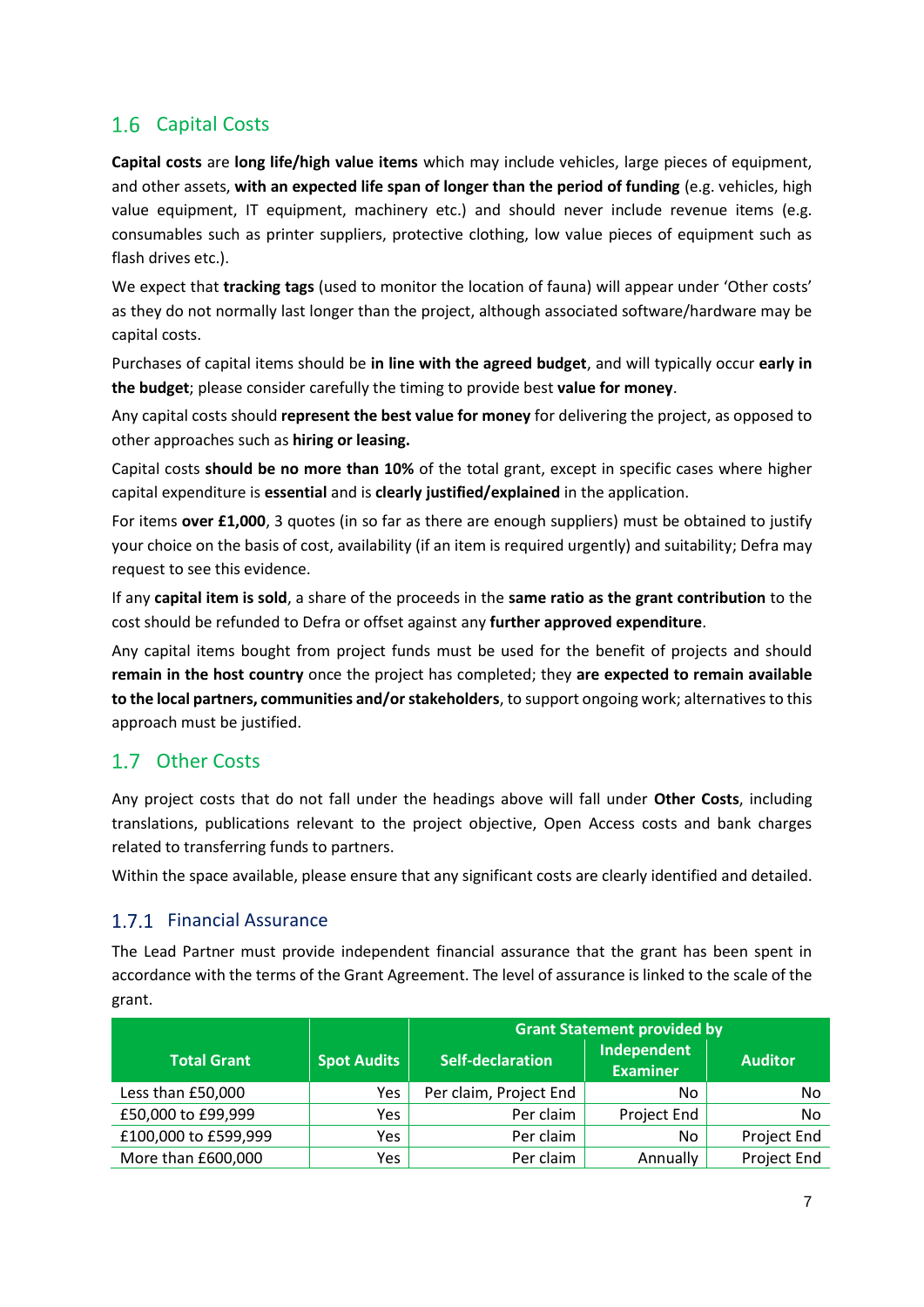The **project end statement** (audit, independent examiner and self-declaration) is in reference to the entire project grant.

For all projects over £100,000, a copy of the **annual audited accounts for the Project Lead covering the Funding Period** also needs to be submitted with audit of the grant at the end of the project. Any matched funding does not need to be included in the audit of the grant.

The **independent examiner/auditor** must be a full member in good standing of a professional accounting body affiliated to the International Federation of Accountants.

The **independent examiner statement** can be conducted by any independent accountant (with a recognised accounting qualification), it does not need to be conducted by a practicing certified auditor.

The independent examiner/auditor should be provided with **full information** accounting for the grant (including internal financial controls) to enable them to be satisfied that the figures are accurate and provide appropriate explanations for all costs applied, including staff costs, foreign exchange, overheads, direct costs etc. Auditors should sample evidence across the award, but there is no requirement to check all receipts.

The audit is of how the grantee – the Lead Partner – has controlled and accounted for the funds. Information about how project partners have spent the funds provided to them should be in the Lead Partner's records, as the Lead Partner is accountable for these. Separate audits of each partners spend are not required, though the auditor may wish to sample receipts as part of their work.

The final project spend should, as far as possible, match the agreed budget at the time of the award, taking in to account any agreed Change Requests, and the funds claimed.

The independent examiner's/auditor's report should clearly show the total grant funds claimed against the total amount spent, or provide a clear explanation if it differs significantly.

#### **The independent examiner's/auditor's report should include at least the following wording:**

*Name of Organisation: Project Title:*

*Project Ref No:*

*I have examined the accounts, records and claims relating to this grant for the period [start date] to [end date]. I confirm that the total grant monies of [£total claimed] were fully and solely expended for the purposes set out in the original Grantee Application (or as subsequently agreed with Defra) and in accordance with the terms and conditions for the grant.*

This audit/statement should be provided **within 6 months** of project end and should cover all funds provided by Defra, **including the final claim and the audit cost**.

The cost to organise an audit/independent examination of funds can be allocated in the project budget; this is ring-fenced, and any underspend may not be reallocated elsewhere. For grants where the total value is below £100,000, up to £2,000 can be claimed, for grants above this threshold, £3,000 can be claimed each financial year as required (see current Terms and Conditions for further details).

The project's **final claim** should be submitted **with the final report within three months** after project end. This allows the audit to be undertaken in parallel with the final report review so the final claim can be reviewed and paid as quickly as possible.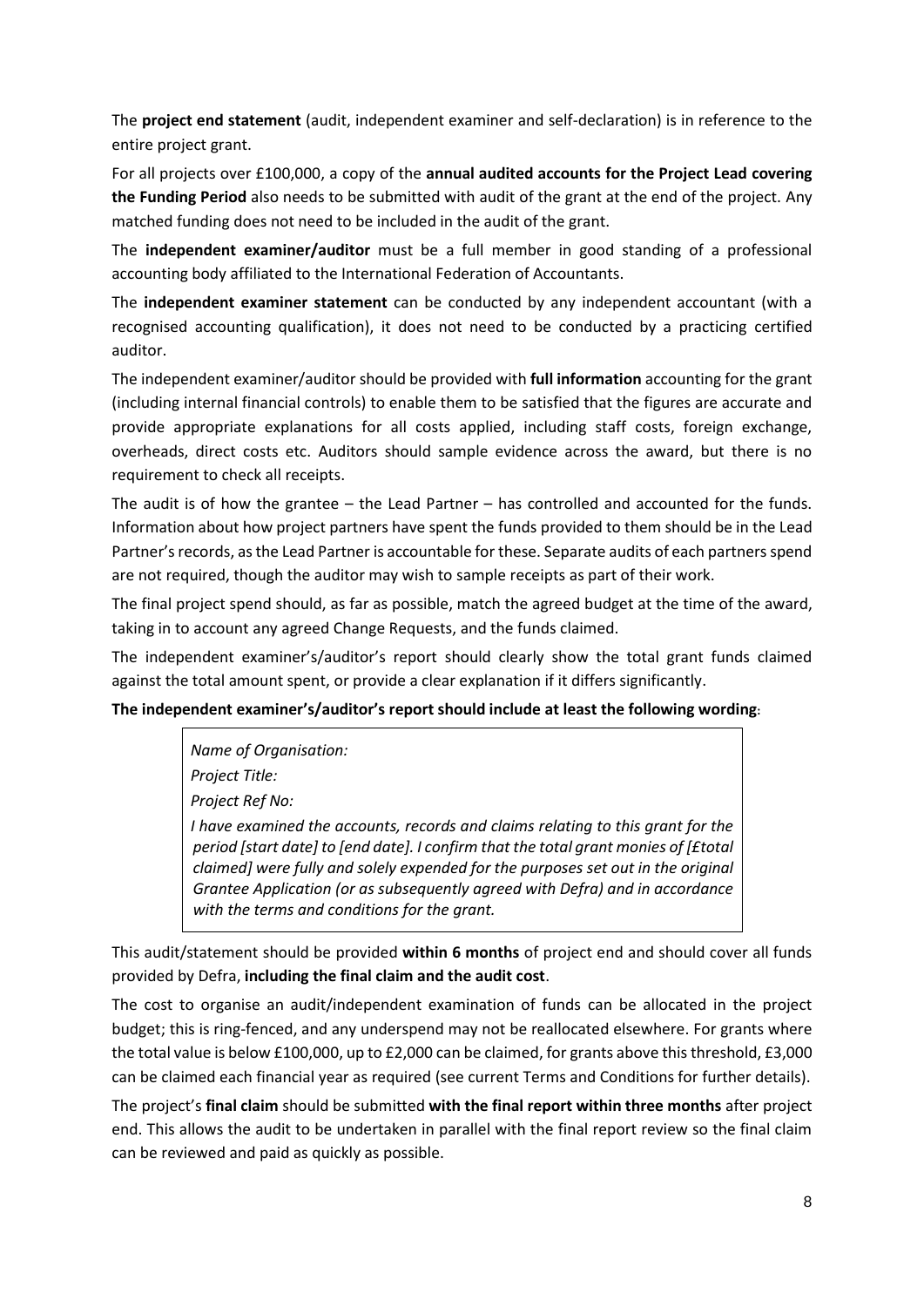**Defra retains the right to recover or withhold funds where issues of probity, governance or control are discovered.**

#### 1.7.2 Open Access costs

Please consider the project outputs and how this information can be **shared widely with others.** 

#### **Appropriate costs can be included in the budget to ensure open access publishing.**

Potentially these costs will fall in the last financial year of the project and possibly beyond the close of the project, so it is worth considering matched funding for these costs.

#### 1.7.3 Depreciation

Any **allowable depreciation** (calculated using acceptable accounting standards) in relation to capital items owned by the organisation and not purchased specifically and exclusively for the project, and not covered by Overhead Costs, should be claimed under the **Capital Costs**.

Depreciation for the use of assets not specifically purchased for exclusive use on the project, may be included within the **Overhead Costs**.

Depreciation should not be claimed for assets which were purchased specifically and exclusively for the project with Defra funds: instead, their purchase cost should be claimed as a **Capital Cost** in the year in which the asset is bought.

#### 1.7.4 Bank charges

You can include bank charges where they are specifically relevant to your project, such as the transfer of funds to partners.

However, you should not include bank charges that are not specific to your project such as fees or charges relating to your bank account in general or which would be covered under 'overheads'.

### <span id="page-9-0"></span>1.8 High-level Budget Characteristics

#### 1.8.1 Value for Money

**Projects must demonstrate good Value for Money in terms of impact and cost-effectiveness of each pound spent** (economy, efficiency, effectiveness and equity).

- **Value for money means aiming for the best feasible project, not just a good project.** This means drawing on evidence to carefully appraise possible objectives and delivery options, considering how to use competition and thinking creatively about how to get the best impact.
- **That doesn't mean that we only do the cheapest things.** We need to understand what drives costs and make sure that we are getting the desired quality at the lowest price.
- **Nor do we just do the easiest things to measure.** We need to explain what we value, be innovative in how we assess and monitor value for money and what results we are trying to achieve with UK taxpayers' money.
- **Value for money is not something that applies only to project design.** It should drive decision making throughout the project cycle and in relation to running costs and evaluations.

Partners must demonstrate that they are pursuing **continuous improvement** and applying stringent **financial management and governance** to reduce waste and improve efficiency.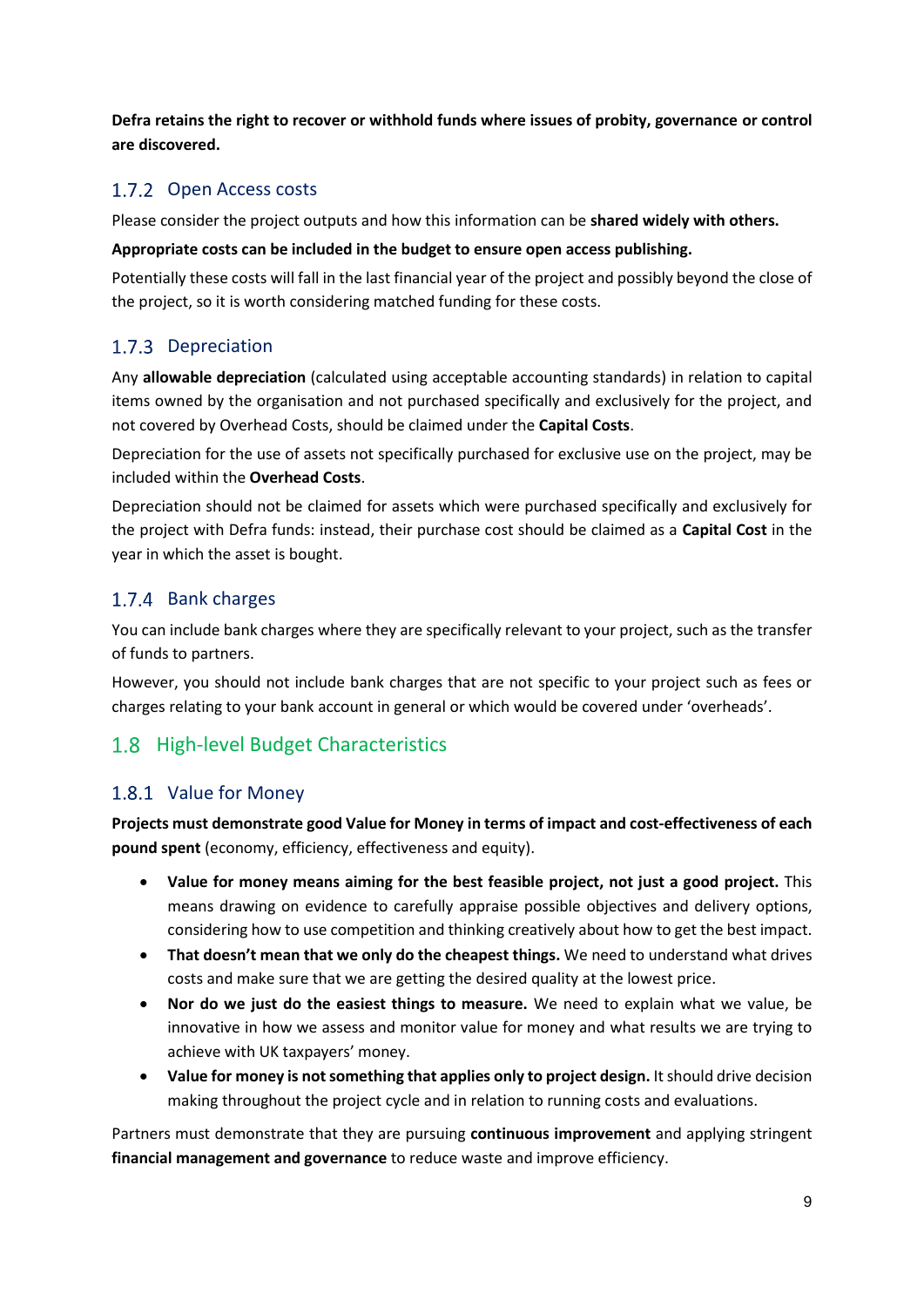We expect Projects to demonstrate openness, honesty and realism about capacity and capability, **accepting accountability and responsibility** for performance **along the project chain**, in every-day and exceptional circumstances.

Se[e Annex B](#page-26-0) for further details on vfm.

#### 1.8.2 Matched Funding

**Matched funding is not obligatory, but is highly desirable and will strengthen applications,** it should be clearly identified in the budget aspects funded by Defra and which will be co-financed.

Matched Funding can include finance leveraged before or after the start date by the project from **public** and **private** sources, and **in-kind** contribution that can be quantified in financial terms.

Finance should be classified as based on the type of organisation providing it, with:

- **Public finance** being defined as non-UK government agencies including central departments, sub-national public agencies, multilateral agencies (e.g. GEF, UNEP), donor agencies.
- **Private finance** including commercial operations but also philanthropy and private foundations/funds.
- **In-kind** contributions are resources (other than money) such as staff, facilities and equipment than are not paid for by the project can be quantified or valued in financial terms.

**Where no matched funding is identified, applicants must clearly justify why it is not available or necessary for their project.**

#### 1.8.3 Budget spread

**You should consider the spread or profile of funds throughout your project lifespan.** 

It is **preferable that funds are spread relatively evenly over the project lifetime**, but variation from this even spread can be considered if justified.

#### 1.8.4 Balance of funding between partners

**Applicants should ensure that there is a justified balance of funding, activities and responsibilities between partners.** 

**Partners** have a formal **governance role** in the project, and a formal **relationship** with the project that **may involve staff costs and/or budget management responsibilities**. We expect a **significant portion of funding to be directly benefiting in-country project partners**, rather than meeting the costs for international partners and their team.

Applicants are strongly advised to agree **clear arrangements and understanding with all partners** (including Memorandum of Understanding (MoU) as appropriate) on budgets and how funding will be allocated, routed, spent and accounted for.

At a local partner's request, it is acceptable for the Lead Partner to include funds within 'their' part of the budget to cover local partner costs. This might be to help local partners manage their finances where they have specifically asked for assistance, and should be clearly detailed in the application including how the arrangement will strengthen the capability of the local partner.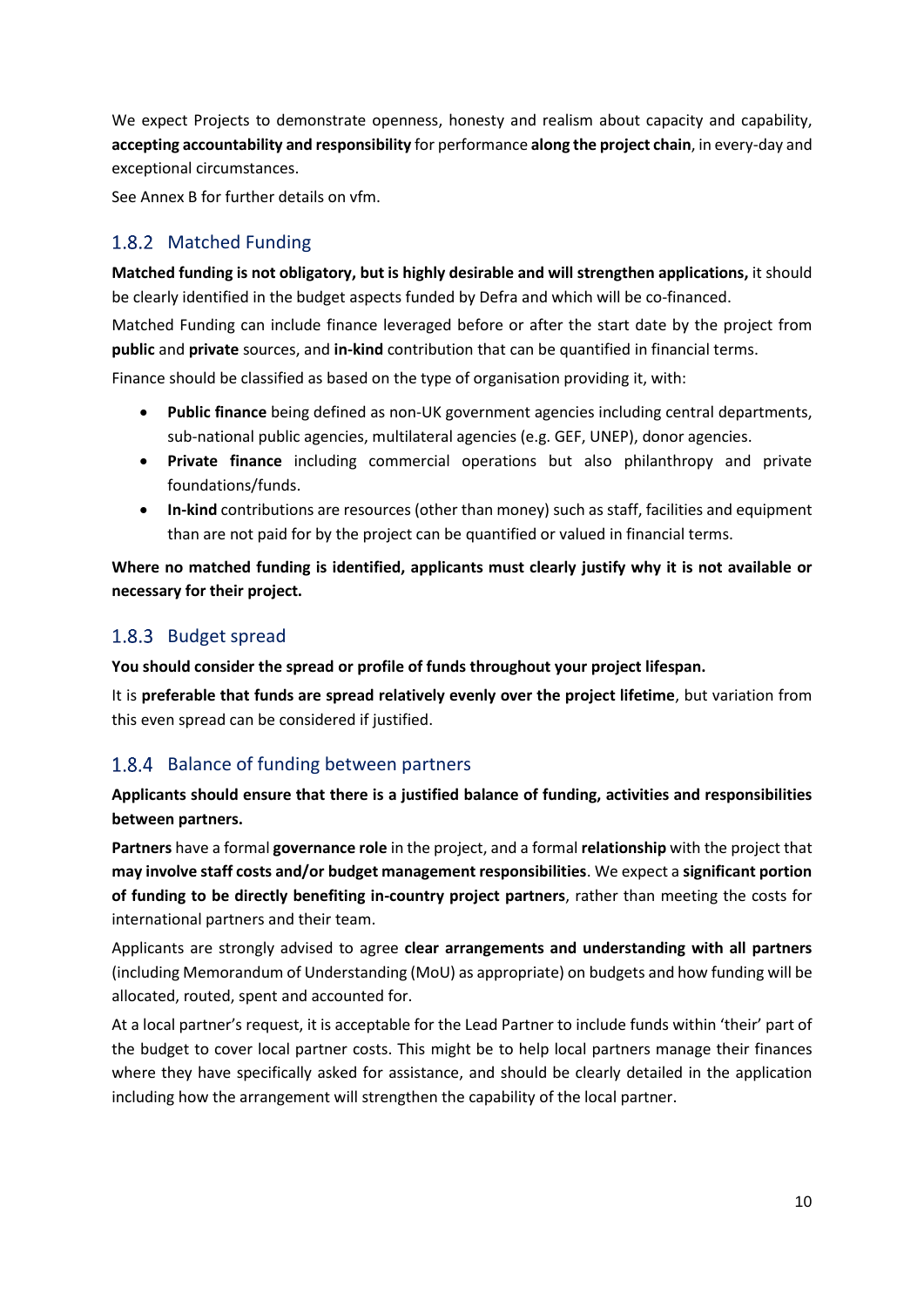#### 1.8.5 Monitoring and Evaluation

**Monitoring and Evaluation costs should be included in the budget,** allocated to the appropriate budget line (e.g. Staff Costs, T&S etc.). As a guide, we would normally expect to see M&E costs of between 5 and 10% of your total budget cost.

#### 1.8.6 Contingency

**Your budget must not include a 'Contingency',** it must be adequate and appropriate for the project.

#### 1.8.7 'Sitting' payments

#### **Defra will not pay 'sitting' cost to supplement salaries for individuals to attend workshops.**

However, Defra will pay *per diem* costs and other reasonable costs for partners to participate in the project, to cover meals, travel and accommodation as necessary.

You can also include salary costs as appropriate, but you should not include any costs to provide additional, direct payments for attendance at meetings which are supplementary to salaries already being paid.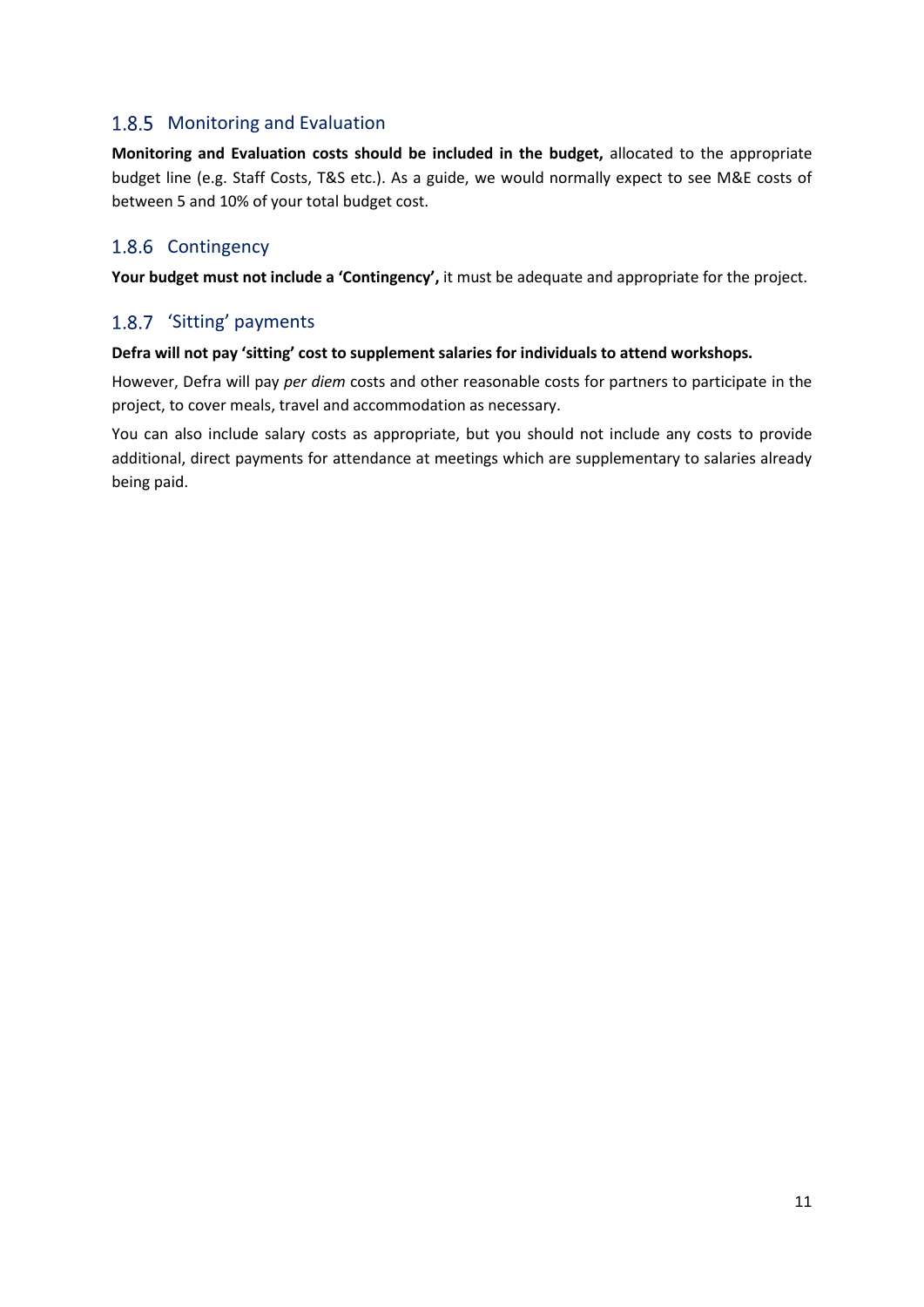### <span id="page-12-0"></span>2 Budget requirements at application

#### <span id="page-12-1"></span>2.1 One Stage Application Processes

The budget for single stage application processes should be accurate and based on actual expected costs. Budget figures should not be rounded without a brief explanation.

Any application for up to £100,000 may use the simplified Excel form.

#### <span id="page-12-2"></span>2.2 Two Stage Application Processes

The Stage 1 application does not require detailed information, only *indicative* budget totals per financial year. Stage 1 costs should be based on realistic figures, but these can be presented as rounded figures.

The requested budget may vary between Stage 1 and Stage 2, although **you must provide information to justify any substantial change** with your Stage 2 application or cover letter. The budget at Stage 2 should be accurate and based on actual expected costs. Budget figures at Stage 2 should not be rounded without a brief explanation.

Any application for up to £100,000 may use the simplified Excel form.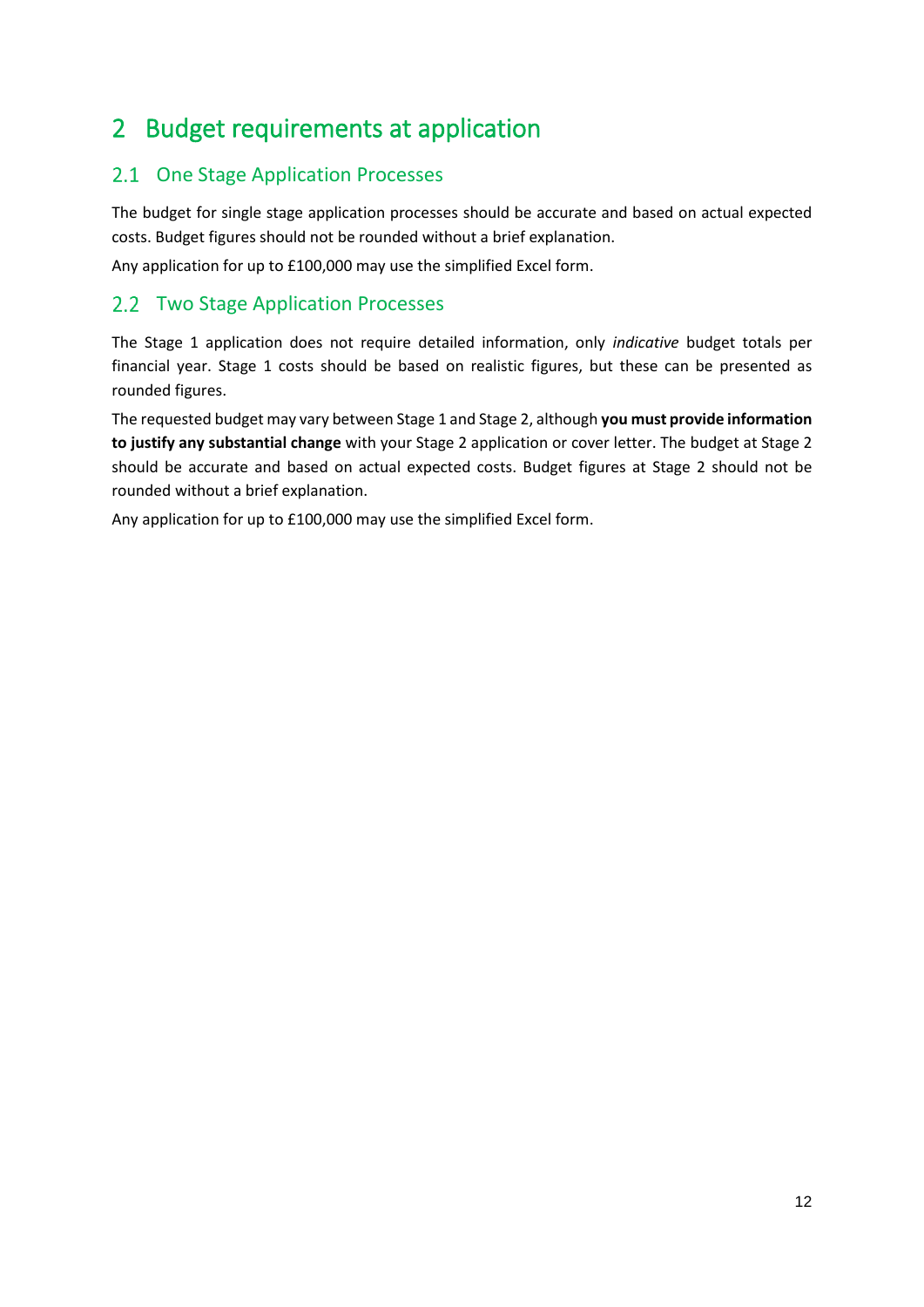### <span id="page-13-0"></span>3 Financial Capacity and Capability

### <span id="page-13-1"></span>3.1 Financial obligations of the grant holder

As set out in grant Terms and Conditions, grant holders must fulfil their responsibilities and obligations including:

- Ensure that the project funds are **properly accounted** for.
- Ensure proper financial accountability, through adequate **financial management** (including, but not limited to, adequate controls, accountability structures and procedures to ensure transparency) in accordance with the financial guidance
- **Retain all invoices, receipts and accounting records and other relevant documents** relating to the project funds for a period of **seven years** after the expiry of the grant. Such records should be made available at the Fund Manager's reasonable request for audit purposes during the lifetime of the project.
- Keep the Fund Manager **regularly informed of forecast spend** during lifetime of the grant arrangement
- Comply with the Terms and Conditions of the grant.

#### <span id="page-13-2"></span>3.2 Lead Partner

Evidence of the Lead Partner's current financial situation through audited or independently examined accounts for the last two years needs to be provided (unless your grant request is under £100,000, se[e 3.2.1\)](#page-14-1).

The review of **financial capacity and capability** will be based on the following questions:

- have you submitted the requested **financial statements**, examined as required?
- if the accounts are not in GBP and/or English, have you **identified the currency** and provided all key information in English?
- are there comments from the auditor/independent examiner that raise **concern**?
- is there sufficient evidence to show you have successfully managed grant funds in the past?
- does your profit/loss level demonstrate that the organisation is **sustainable**?
- have you provided evidence of **sufficient reserves**?
- is your level of income in the last two years **sufficient to demonstrate** you could manage the level of funding you are applying for?

If there are reservations on any of these areas, you will not automatically be rejected, but additional checks may be required.

Additional requirements on how payments are handled may be applied if reservations are raised. For example, you may be asked to apply for advance funds based on actual expenditure each quarter rather than the standard payment process (see Section [4\)](#page-15-0).

**The maximum annual value of funds requested should not exceed 25% of the Lead Partner's average annual turnover/income for the previous 3 years.** For example, if your project request is for £250,000 (£75,000 in year 1, £125,000 in year 2 and £50,000 in year 3), you would be assessed based on the largest annual value of £125,000 and would therefore need to demonstrate a turnover of at least £500,000 per annum. **Applicants that are unable to demonstrate this will only be considered in exceptional circumstances.**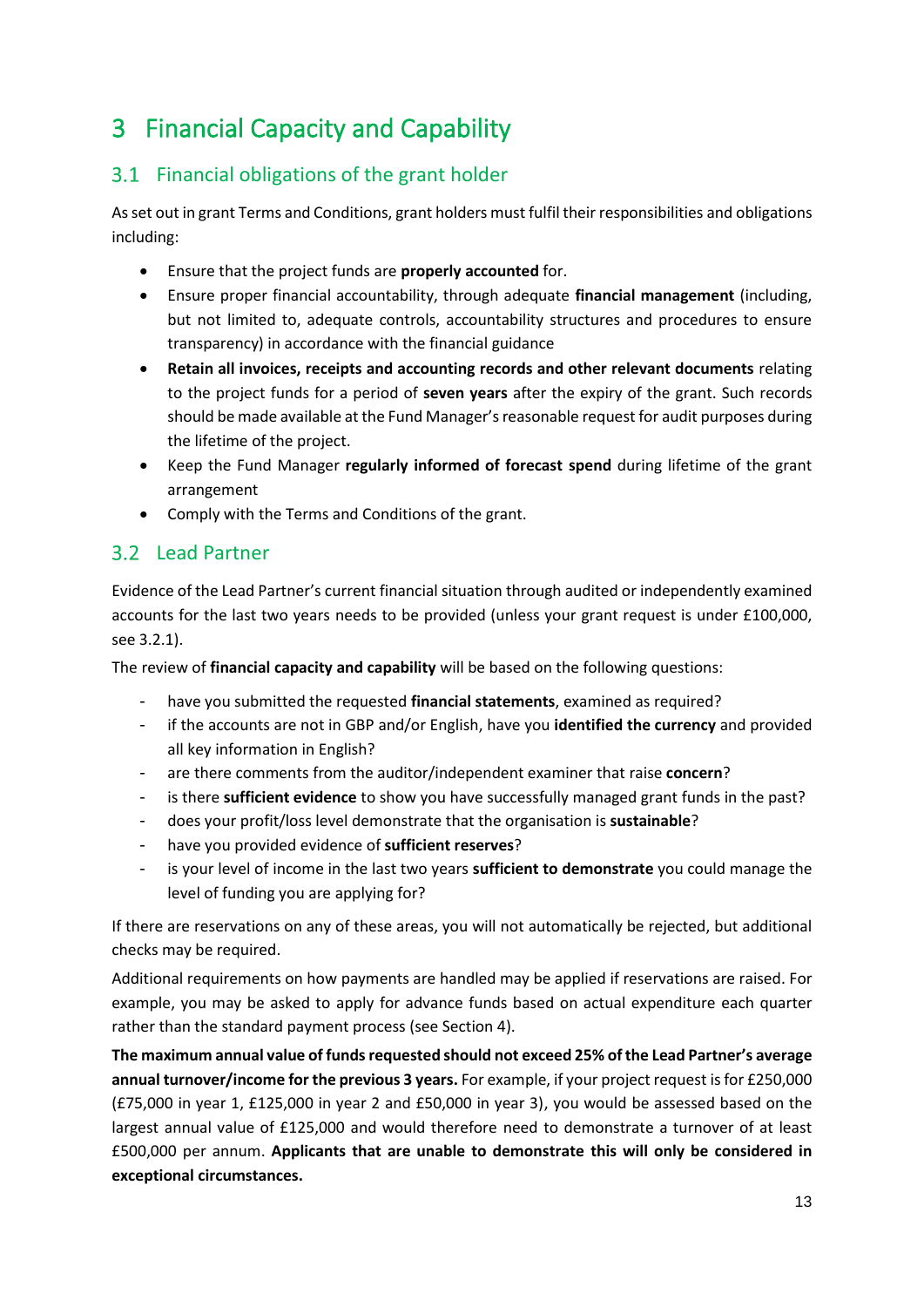Should an applicant not meet this requirement, applicants should provide a statement and, if appropriate, supporting evidence (e.g. a letter of support from a parent organisation, recent funding awards if current turnover/income is significantly more than prior years) to justify financial capacity by some other means.

Government departments and agencies are required to demonstrate technical capacity on similar sized projects via audited accounts or other means.

#### <span id="page-14-1"></span>Grant requests under £100,000

Audited or independently examined accounts for the last two years are not required but are welcomed. In the absence of these, you should be able to provide **evidence and demonstrate your financial capability and capacity** via year-end financial statement or the latest management accounts.

#### <span id="page-14-0"></span>Submitting your organisation's accounts

Accounts must be submitted in English (certified translations of the financial statements and any relevant notes or comments from the auditor will be accepted) and include the following:

- the last two separate sets of **full formally audited/independently examined and signed accounts** with comparative figures provided for two financial years (effectively providing the last 3 years financial information);
- the **most recent set of accounts** should be no older than 1 year, unless adequate explanation can be provided. If this is the case, a copy of unaudited management accounts can be provided as well as the prior 2 years (+ comparatives) audited/independently examined financial statements.
- please be clear in which **currency** figures are presented.

Accounts must be uploaded to Flexi-Grant as **PDFs no larger than 5MB**, if this is not possible, please upload an explanation (PDF format) and email the zipped files to the application mailbox.

**Please do not send hard copies or links to websites as these will not be considered a valid submission.**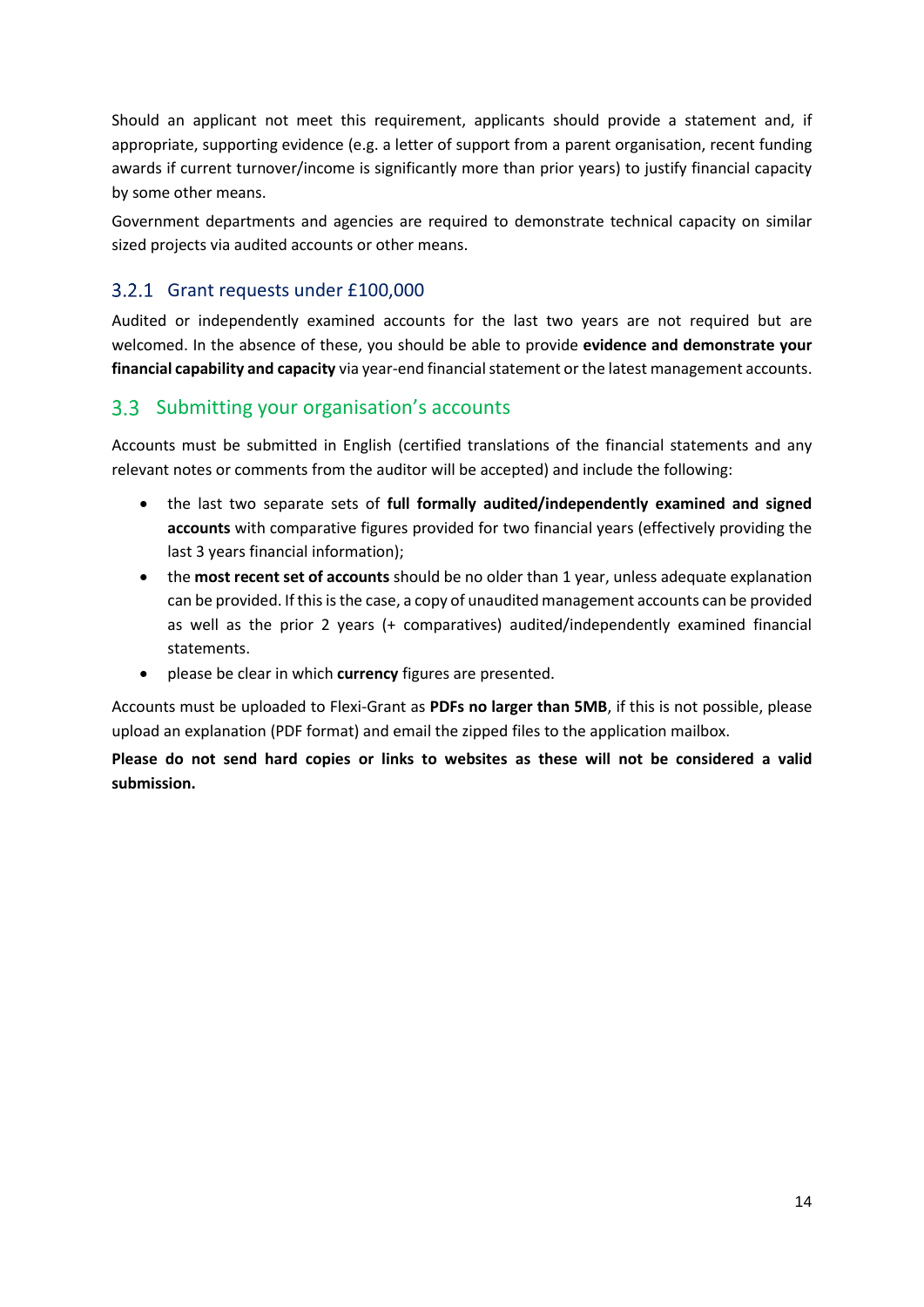### <span id="page-15-0"></span>4 Standard Payment Procedures

Please ensure that the standard payment process described here is compatible with how your organisation works before you apply:

#### • **Projects make three quarterly advance claims for payments, with the Q4 payment in arrears.**

Variation from this standard approach is possible **if agreed in advance**, as this will impact the award of future grants to other organisations.

Claim forms are available (see Page 1) and these are **updated periodically**, and it is **your responsibility to ensure the correct and current form is used every time**.

**Claims submitted on an incorrect template, with errors or with omissions will be rejected**. We cannot accept invoices from your organisation.

**For each new financial year**, you will receive confirmation of the award offered for that year; you must accept this award for payments to continue. Delays in receiving the signed Award or Annual Grant Acceptance Form, may result in processing and payment interruptions.

All claims are checked before being submitted to Defra for approval. The intention is to pay within 15 days of Defra approving the claim, and notice that the claim has been sent for payment will be provided.

Factors can introduce delays in processing claims, but you will be kept informed of any known issues.

**All claims must be submitted by email**, with a clear signature that matches the signature panel on the Grant Acceptance Form, or with a revised signatory panel.

**The Standard Payment Procedure is under review and may be revised in 2022/23.**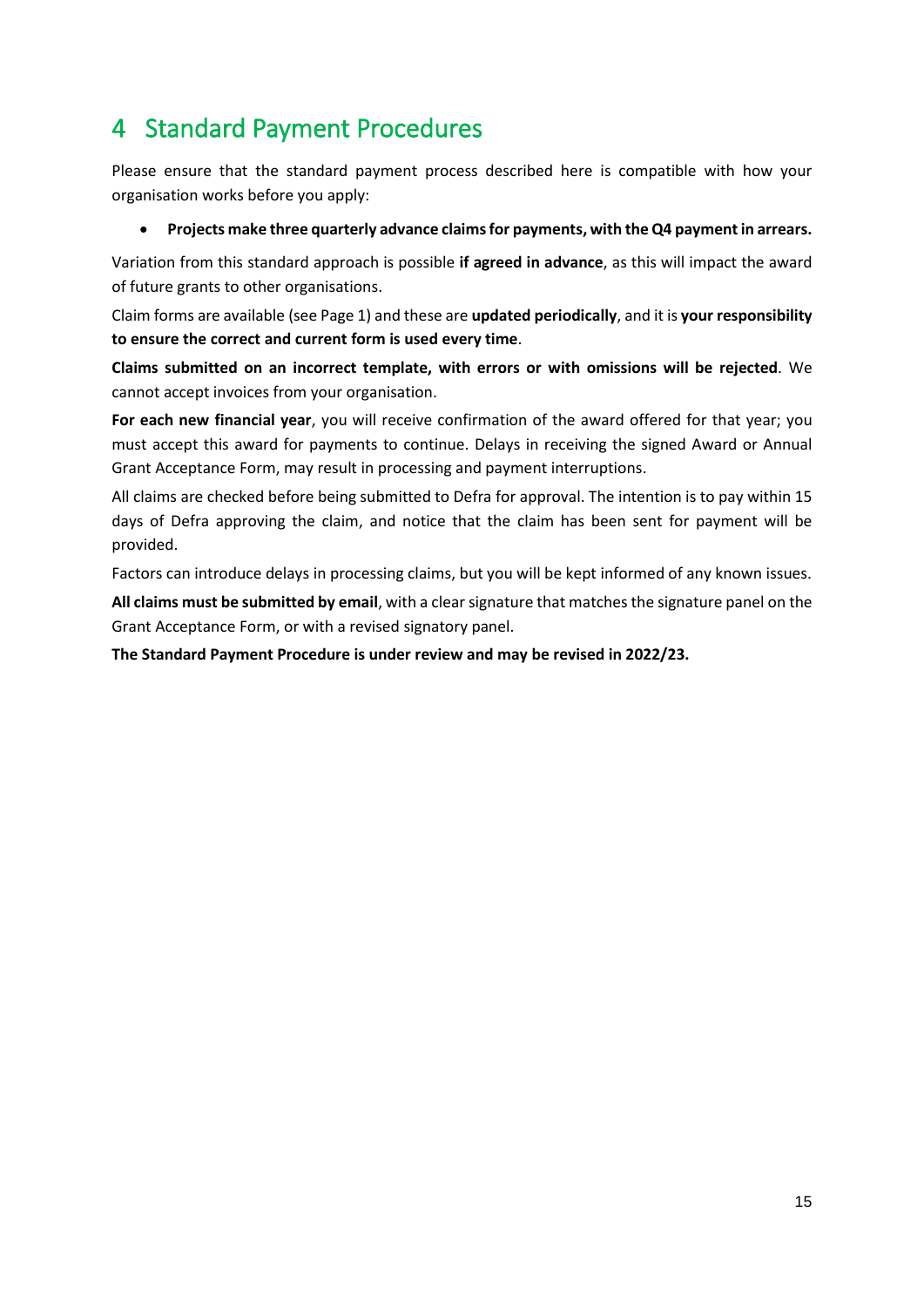#### <span id="page-16-0"></span>4.1 How the claims process works



#### <span id="page-16-1"></span>4.2 Payment Schedules

Awards are payable in quarterly instalments: the first three quarters are paid in advance at 25% of the award figure for that financial year, with the 4<sup>th</sup> quarter paid in arrears.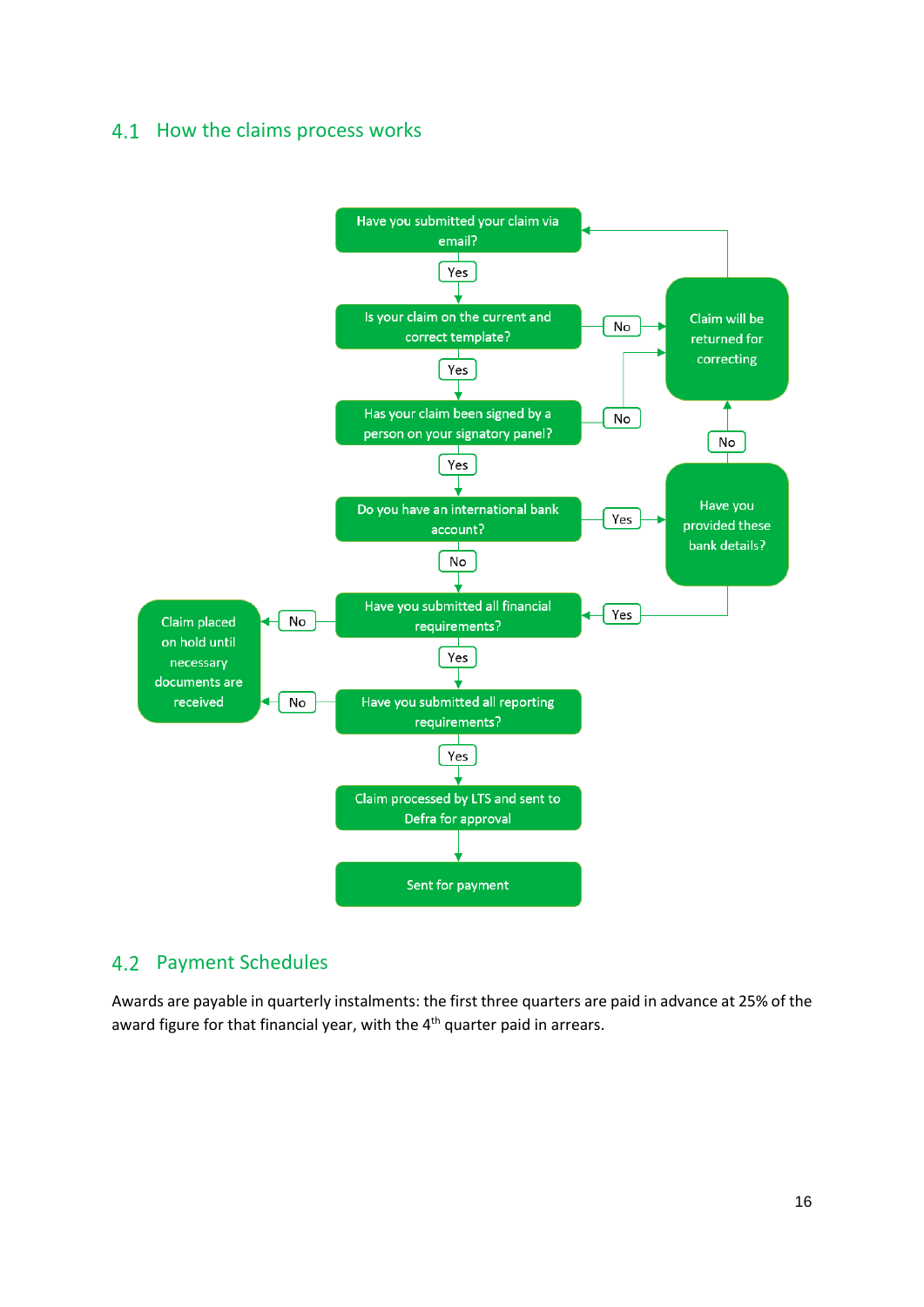**Quarterly advance claims** should be submitted as follows:

| <b>Claim</b>                    | <b>Amount</b>             | <b>Covering the period</b>                                       | <b>Submission period</b>                                           |
|---------------------------------|---------------------------|------------------------------------------------------------------|--------------------------------------------------------------------|
| FY Quarter 1 – Advance<br>Claim | 25% of annual grant award | 1 <sup>st</sup> April to 30 <sup>th</sup> June                   | $1st - 30th$ April                                                 |
| FY Quarter 2 – Advance<br>Claim | 25% of annual grant award | 1 <sup>st</sup> July to 30 <sup>th</sup> September               | 15 <sup>th</sup> June to 31 <sup>st</sup> July                     |
| FY Quarter 3 – Advance<br>Claim | 25% of annual grant award | 1 <sup>st</sup><br>31 <sup>st</sup><br>October<br>to<br>December | 15 <sup>th</sup><br>31 <sup>st</sup><br>September<br>to<br>October |

For projects that start after 1<sup>st</sup> April, the payment schedule will be recalculated on a pro rata basis; with the first payment made at the start of the project before reverting to the above quarterly timings.

To demonstrate good financial management, it is important that projects produce **accurate forecasts and make timely claims** as set out here. This provides Defra assurance that the portfolio level forecast is accurate and helps to avoid difficult financial decisions that can impact on the Challenge Fund's ability to award new grants.

Defra retains the right **not to pay claims** submitted later than indicated in the agreed payment schedule.

**Project expenditure must be accounted for on an actuals basis,** so the fourth quarter claim will be based on the actual expenditure for the year less the advance claims; this is referred to as the Actual claim.

You must submit an **Actual Claim**, even where no additional funds are claimed.

| <b>Claim</b>        | <b>Amount</b>                                                                                  | Covering the period | <b>Deadline</b> |
|---------------------|------------------------------------------------------------------------------------------------|---------------------|-----------------|
| <b>Actual Claim</b> | Expenditure for the $1st$ April to 31 <sup>st</sup> March<br>vear, less the Advance,<br>Claims |                     | $31^{st}$ May   |

**Ongoing projects must submit their Actual claim by 31st May each year; claims submitted late may not be paid and this may result in the suspension or termination of the project.** 

**Poor financial management is not acceptable and may impact your future applications.** 

The Actual Claim is paid in arrears, so projects need to ensure that they are able to accommodate this.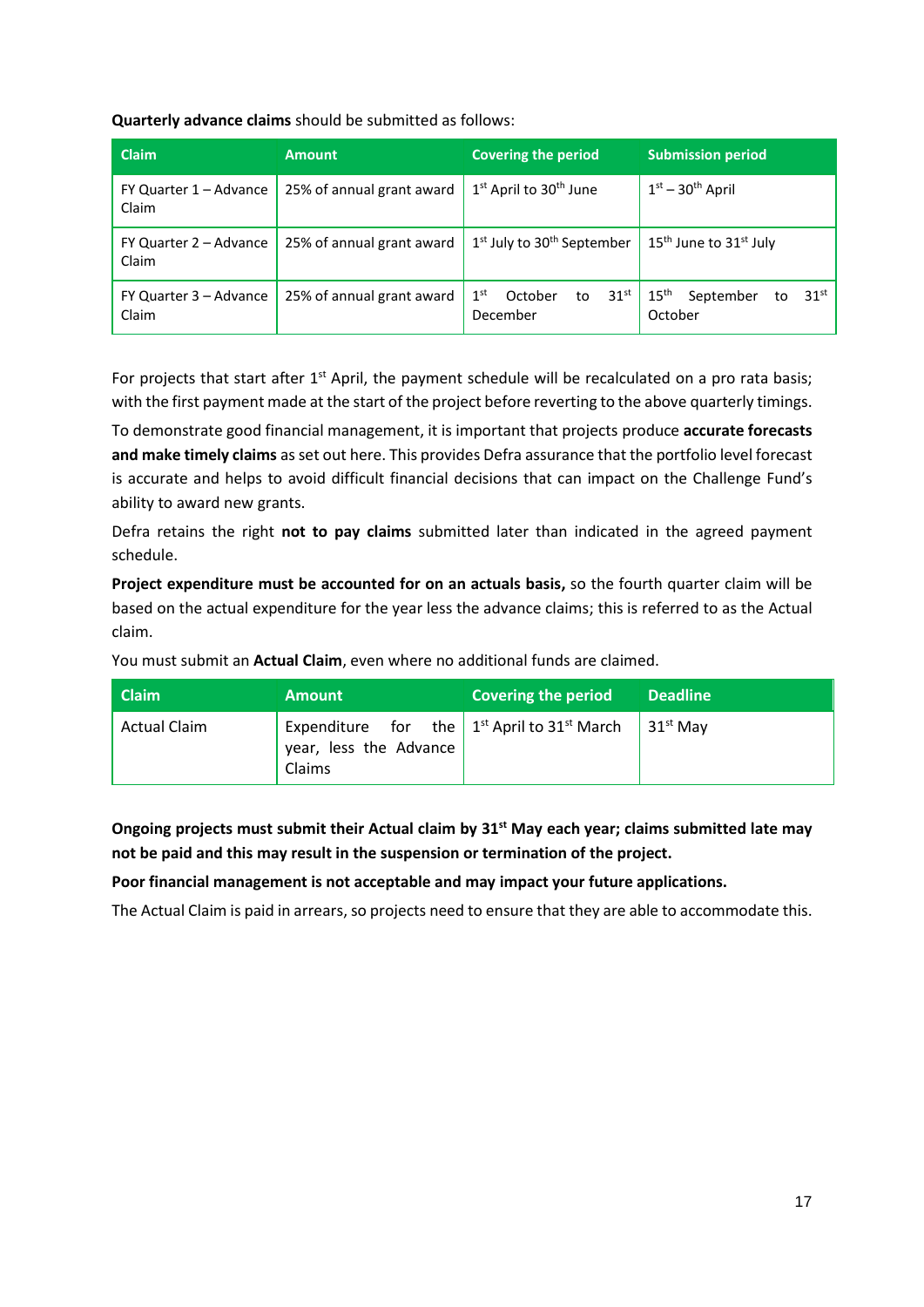#### 4.2.1 Existing Fellowships (discontinued fund)

Two payments are made per year **to the Lead Partner** who is responsible for making payments to the Darwin Fellow.

| <b>Claim</b>             | <b>Amount</b>                                                | <b>Covering the period</b>        | <b>Submission date</b>               |
|--------------------------|--------------------------------------------------------------|-----------------------------------|--------------------------------------|
| Year 1 Advance           | 50% of annual grant award                                    | Start date to 31 March            | From 10 days<br>before<br>start date |
| Year 1 Actual            | Balance of annual grant award                                | Start date to 31 March            | By $31st$ May                        |
| Year 2 Advance           | 50% of annual grant award minus<br>£5k retention if relevant | $1st$ April to end date           | From 1 <sup>st</sup> April           |
| <b>Final Grant Claim</b> | including<br>Balance of Year 2,<br>retention                 | 1 <sup>st</sup> April to end date | Within one month of<br>end date      |

#### 4.2.2 Final year of Project

**An Advance Claim cannot be made for the quarter in which the project is due to complete**, up to this point the standard payment schedule is followed. You should consider any implications this may have for your project.

We do **not require consolidated project accounts** in either the final report or the last claim.

A final **Actual Claim** should be prepared detailing the actual expenditure in the final year, and submitted with the **Final Report within 3 months of the project end date** (one month for existing Fellowships).

Your final **Actual Claim** will only be paid once your **Final Report** has been received and is dependent on the Final Review and Audit being acceptable.

**Late or sub-standard reporting** may result in any outstanding **claims not being paid**.

#### 4.2.3 Retention

**Where issues of probity, governance or control are discovered, Defra retains the right to recover or withhold funds.**

• Budgets over £600,000

Either **25%** of the total award for the final year or **£50,000** whichever is greater, will be withheld.

These funds will be paid on acceptance of the Final Report and Audit Statement.

• Budgets between £100,000 - £600,000

Either **25%** of the total award for the final year or **£20,000**, whichever is greater, will be withheld. These funds will be paid on acceptance of the Final Report and Audit Statement.

• Budgets under £100,000

Either **25%** of the total award for the final year or **£5,000**, whichever is greater, will be withheld.

These funds will be paid on acceptance of the Final Report and, for grants greater than or equal to £50,000 but under £100,000, the grant statement.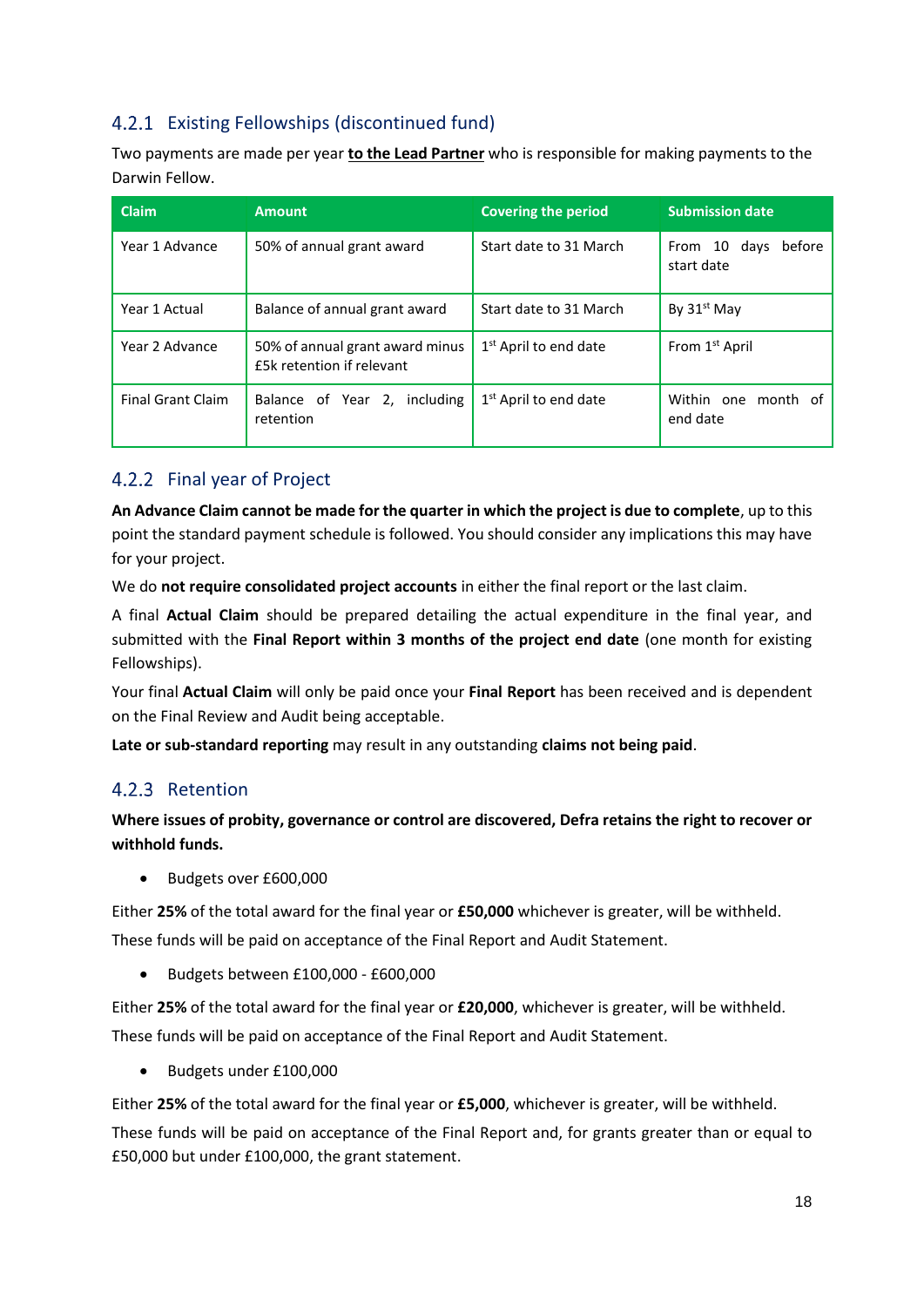#### <span id="page-19-0"></span>4.3 Claims from and payments to non-UK bank accounts

Lead Partners with non-UK bank accounts should be aware that international payments, in particular the first payment, **may take time to arrive** and you should plan accordingly.

**New grant recipients** should fully and accurately complete 'Part C. Payment Details' on the Grant Acceptance Form; failure to do so may result in a delayed payment.

On the Claim Form, you are asked to provide confirmation of bank details, this needs to be **completed in full for every claim submitted.**

Defra will **normally pay in GBP**, but can instruct the bank to pay in a different currency to suit your account if requested.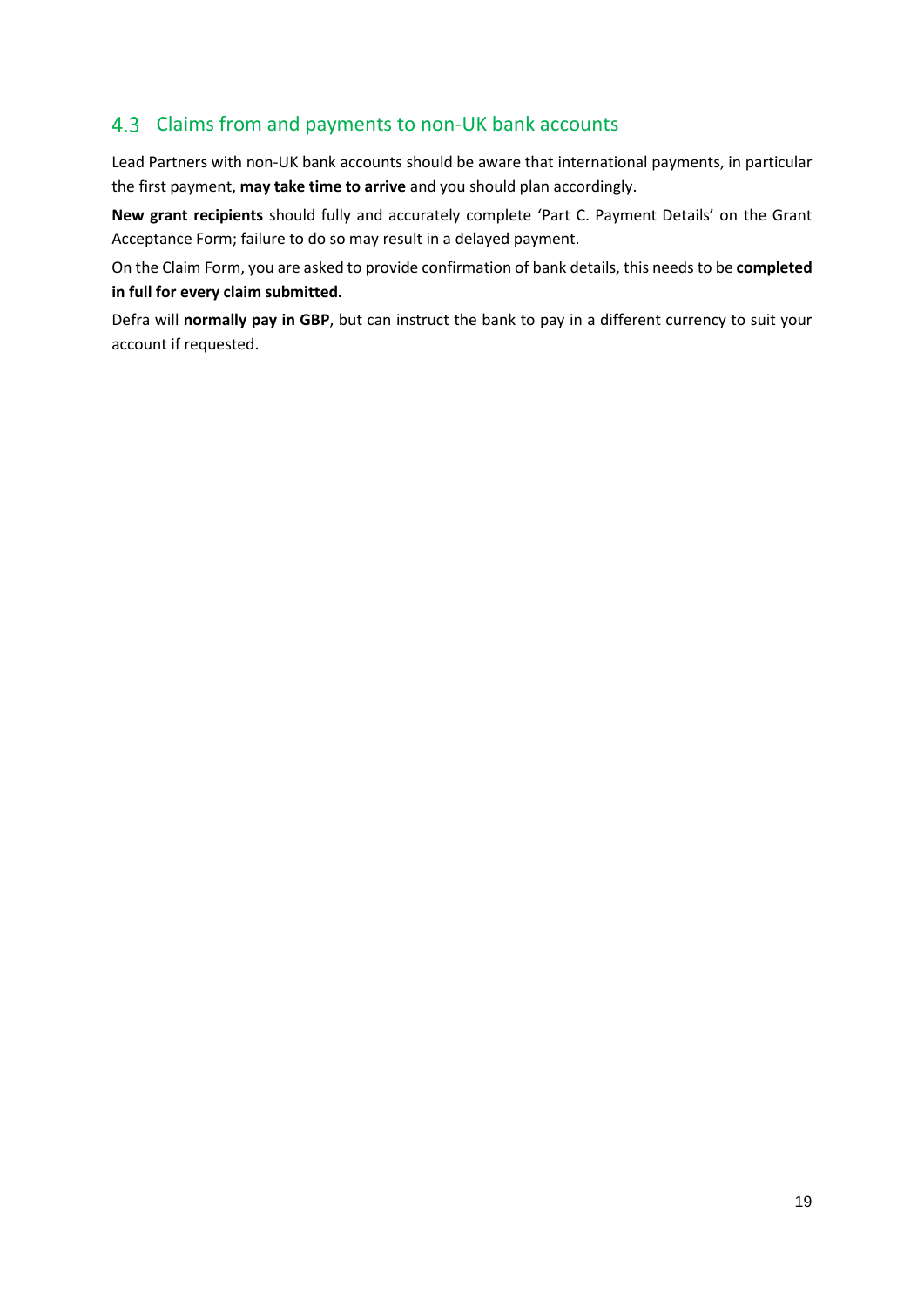### <span id="page-20-0"></span>5 Conditions for Payment

The payment cycle is tied to the technical and financial reporting; failure to meet the reporting or financial reporting requirements in a timely manner and to the expected standard will impact payments.

| <b>Claim</b>                                                                                | <b>Deadline</b>                                | <b>Financial Evidence</b>                                                                                                | <b>Technical Evidence</b>                                    |
|---------------------------------------------------------------------------------------------|------------------------------------------------|--------------------------------------------------------------------------------------------------------------------------|--------------------------------------------------------------|
| FY Q1<br>$1st$ April – 30 <sup>th</sup> June<br><b>Advance Claim</b>                        | $1st - 30th$ April                             | Year 1: Grant Acceptance<br>Form<br>From Year 2: Annual Grant<br>Acceptance Form<br><b>Advance Claim</b>                 | n/a                                                          |
| <b>FY Q2</b><br>$1st$ July – $30th$ September<br>Advance Claim                              | $15^{th}$ June - $31^{st}$<br>July             | Year 1: $n/a$<br>From Year 2: Verified Q4<br>Actual Claim (from previous<br>FY) even if no outstanding<br>funds to claim | From Year 2: Annual Report<br>Due by 30 <sup>th</sup> April. |
| FY Q3<br>1 <sup>st</sup><br>31 <sup>st</sup><br>October<br>December<br><b>Advance Claim</b> | $15th$ September –<br>31 <sup>st</sup> October | n/a                                                                                                                      | From Year 2, prior year<br>Annual Report Accepted            |
| FY Q4<br>$1st$ January – $31st$ March<br><b>Actual Claim</b>                                | $31st$ May                                     | Confirmation<br>of<br>Actual<br>spend across the FY even if<br>no outstanding funds to<br>claim                          | Annual Report due by 30th<br>April                           |
| Final Actual Claim,<br>less retention                                                       | months<br>of<br>$3$<br>project end             | Verified Final Actual Claim                                                                                              | <b>Final Report Received</b>                                 |
| Retention                                                                                   | months<br>of<br>$<$ 6<br>project end.          | Verified<br>Audit<br>Statement<br>where required                                                                         | <b>Final Report Accepted</b>                                 |

The required evidence for payments can be summarised as follows: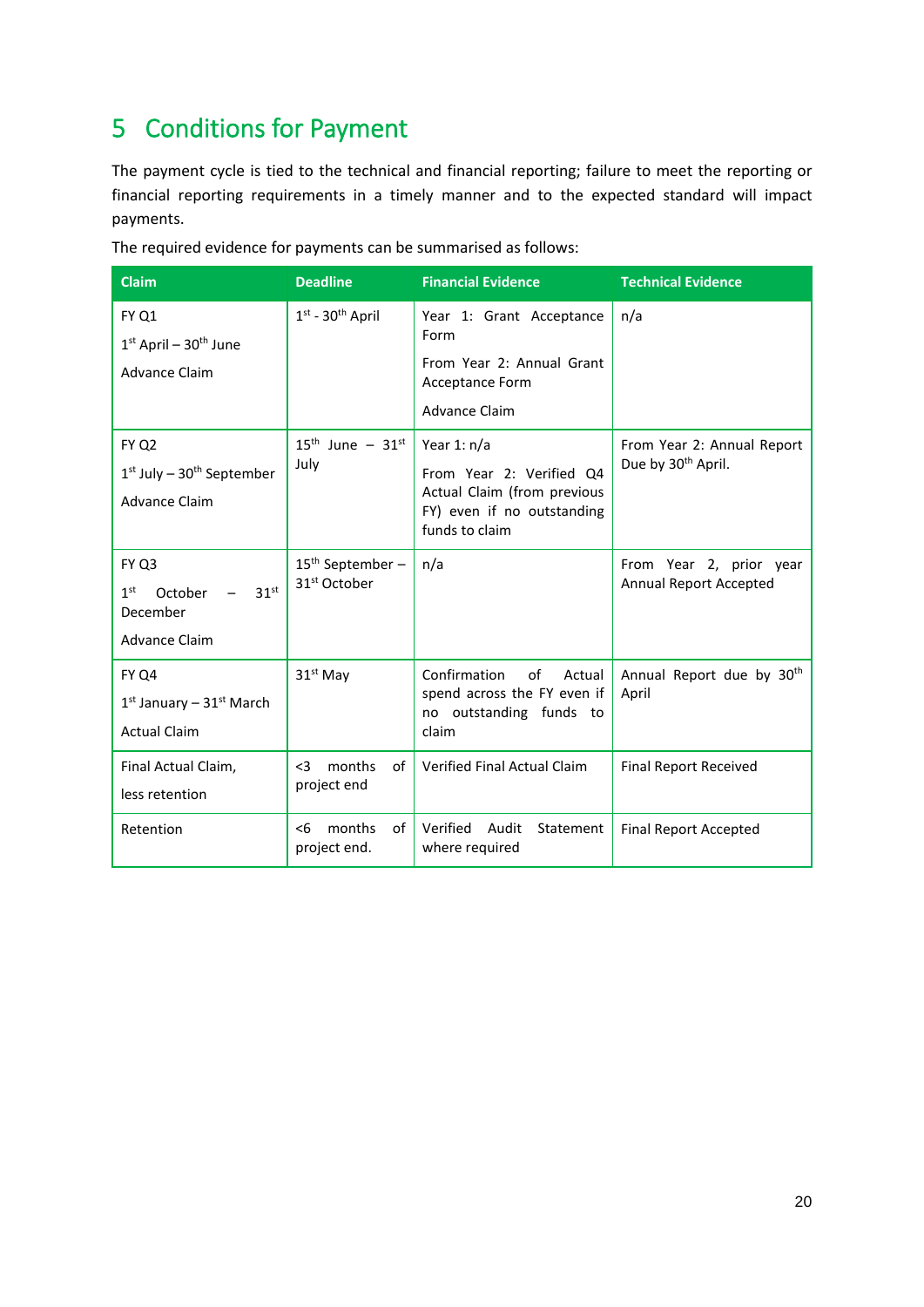#### 5.1 Conditions for payment



<span id="page-21-0"></span>**Conditions may vary between different grants, and may be revised in 2022/23.**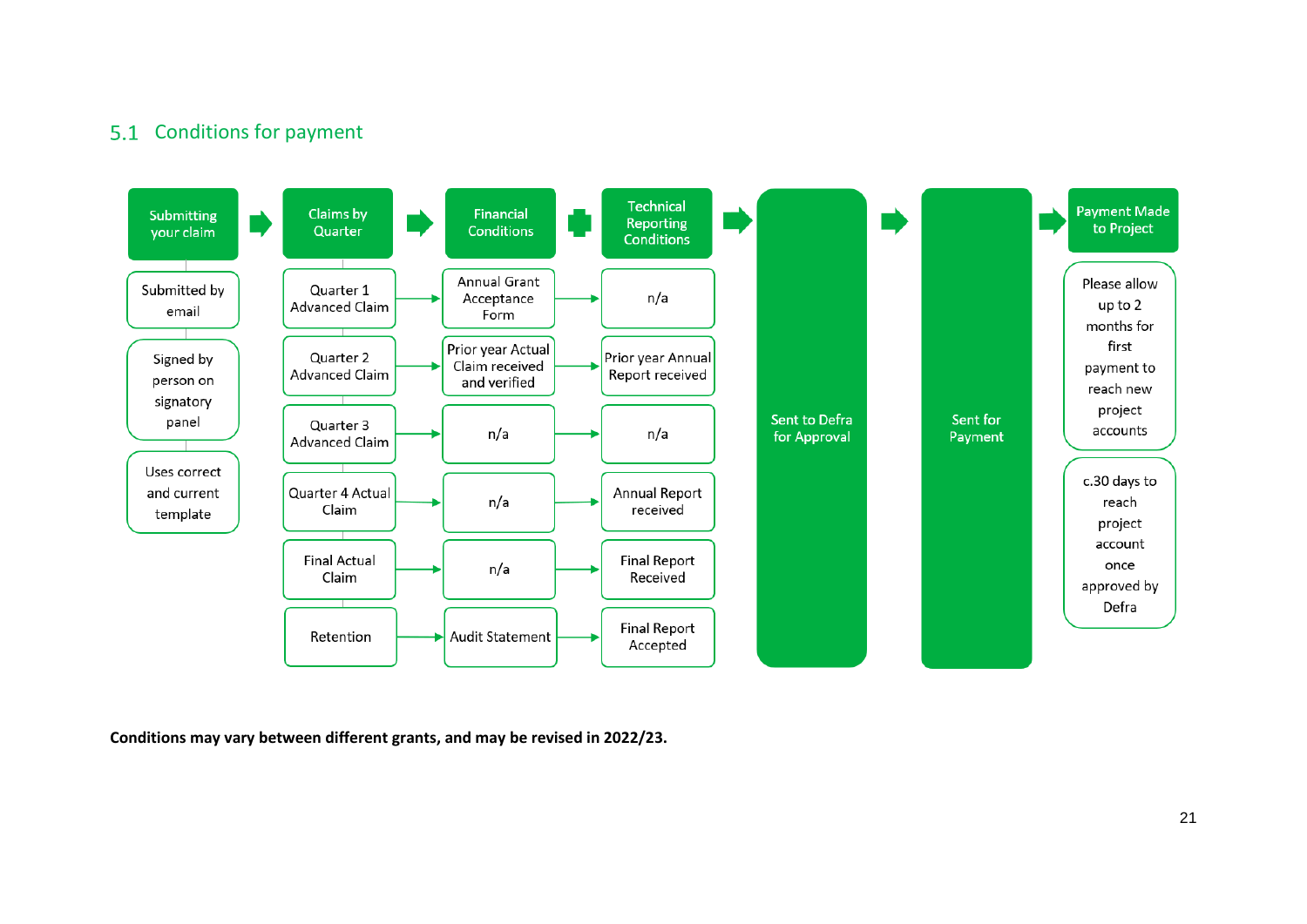### <span id="page-22-0"></span>6 Managing your budget

This section explains how we expect you to manage your budget if your application is successful.

#### <span id="page-22-1"></span>Good Practice

All Lead Partners are expected to closely monitor their budget against the project plan and logframe. Some degree of flexibility within budgets is possible, but the expectation is that accurate planning and forecast should occur upfront and that the need for revisions to the budget will be by exception only and will in most cases be anticipated in advance by the Lead Partner.

Defra has its own budgetary restrictions, the quality of forecasting on all grants is paramount and repeated high variance against forecast is seen as a consequence of weak financial management.

All partners should consider the below points of best practice when designing their systems:

- **Collaborative.** Management of the budget is only effective when it is a collaboration of the finance section and technical delivery sections, and between Partners. Financial forecasts should be activity based and consider the real-world actions taking place, and be aware of the local context, rather than a simple apportionment of budget across months.
- **Forward looking.** The Fund Manager should be made aware of the need to adjust budgets as far in advance as possible. If Lead Partner reports budget variances only during annual reports, then they are at risk of the Fund Manager and Defra rejecting budget adjustments and denying any disbursement of funds not in the agreed budget.
- **Regularly updated.** It is recommended that forecasts and plans are reviewed at least monthly and accurate up to date financial forecasts on request.
- **Realistic.** There is an inevitable tendency to over-promise on the delivery of projects. Effective planning should attempt to control this and set a project plan linked to a budget which is ambitious but achievable.

#### <span id="page-22-2"></span>6.2 Spend relating to Financial Year

### **Defra allocates annual budgets based on the expected project expenditure set out in applications.**

#### **Underspends cannot be carried forward and overspends are not allowed.**

This means that projects must provide accurate and realistic budgets at the outset of the project and manage their funds to a high standard.

- You can operate with some flexibility **between budget lines within a financial year** (**<10%** in any one high level budget line), but cannot change the total annual budget without agreement.
- If **>10%** change is needed to any **budget line within a financial year**, **prior agreement** from Defra is required, noting that approval is not guaranteed.
- You cannot apply any informal/internal transfers **between different financial years** within your own project budget without Defra's agreement.
- If you **overspend**, you must ensure you cover that from another line or meet the additional costs from matched funding or from within your own organisation.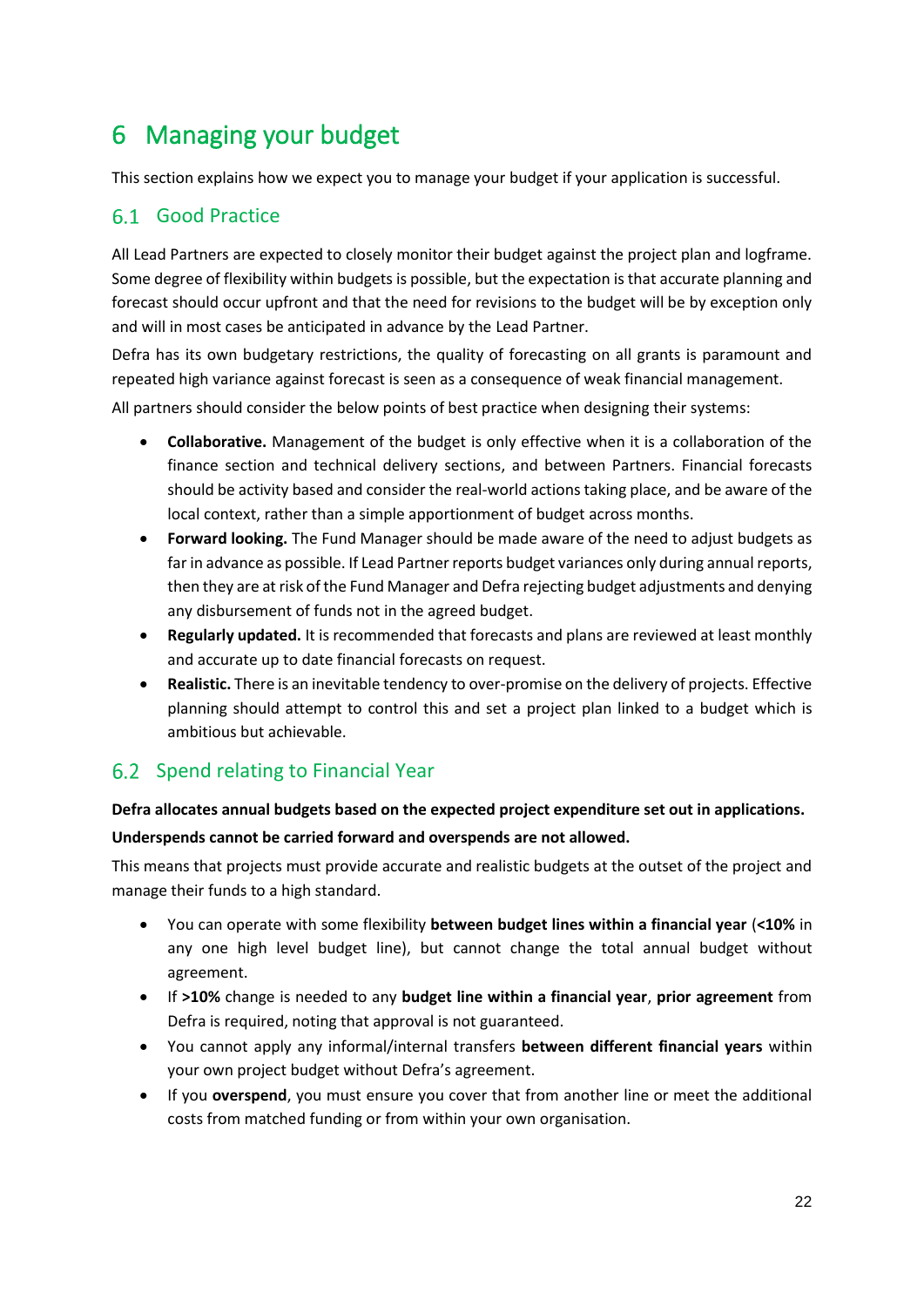**In exceptional circumstances**, for example where conflict or natural disasters have an impact on your ability to deliver, **Defra may be able to offer some flexibility** over budget changes. However, any such changes **must be justified** and **be due to unforeseen circumstances** beyond the control of the project, rather than poor planning, delivery or budgeting.

There are **limitations as to what is possible**, particularly when changing budgets across the project lifetime or moving funds between financial years as this can **impact future project awards**. It is advisable to avoid significant activities or expenditure in January – March in case these are delayed; moving unspent finance to the subsequent financial year may not be possible.

**In addition to the annual forecasting exercise, please contact us as soon as you become aware of an issue** as we may be able to offer advice to avoid or minimise any required changes.

If you need to make a budget change and you believe you meet the criteria, you should do this via a **Change Request** (see [6.3](#page-23-0) for guidance) as soon as possible.

#### <span id="page-23-0"></span>6.3 Project Change Requests

#### **Any significant budgetary or technical project changes must receive prior approval.**

This is particularly important for proposed financial changes **between budget years and significant technical change,** but also includes changes to the project principals/key project personnel for which CVs or job descriptions and other significant project changes (e.g. to the logframe).

Project Change Requests must be submitted on the **Change Request form** (see Page 1), after you have discussed any proposed changes with your finance team.

Changes can only be made to **current and future years;** unless the case is exceptional and clearly justified.

Any financial change that involve movement of budget between financial years **must be submitted before 31st December**; late requests **are unlikely to be agreed** unless exceptional and clearly justified.

Exceptional circumstances could include, for example conflict, natural disasters, or a new epidemic. Ongoing COVID-19 restrictions are no longer considered exceptional.

In planning your budget, you should think about risks that may disrupt planned activities for example:

- *Recruitment*: your original project plan should allow sufficient time for recruitment, taking into account relevant challenges (such as the job being in a remote location);
- *Timing of events* which may be subject to minor disruption if a workshop is planned for March, is there any risk of slippage? If so, could it be scheduled for April to avoid any need to request to move funds if slippage occurs?
- *Changes in government*: if forthcoming elections which may affect your project are known at the start of the project, build in time to manage this change and plan your budget accordingly.

Further details are available in the Change Request Form.

#### <span id="page-23-1"></span>6.4 Foreign exchange

Projects will incur costs in currency other than GBP, and you should apply your organisation's approach to exchange rates, and **manage the currency exchange risk yourself**.

Please ensure that at least monthly exchange rate records are maintained throughout the project.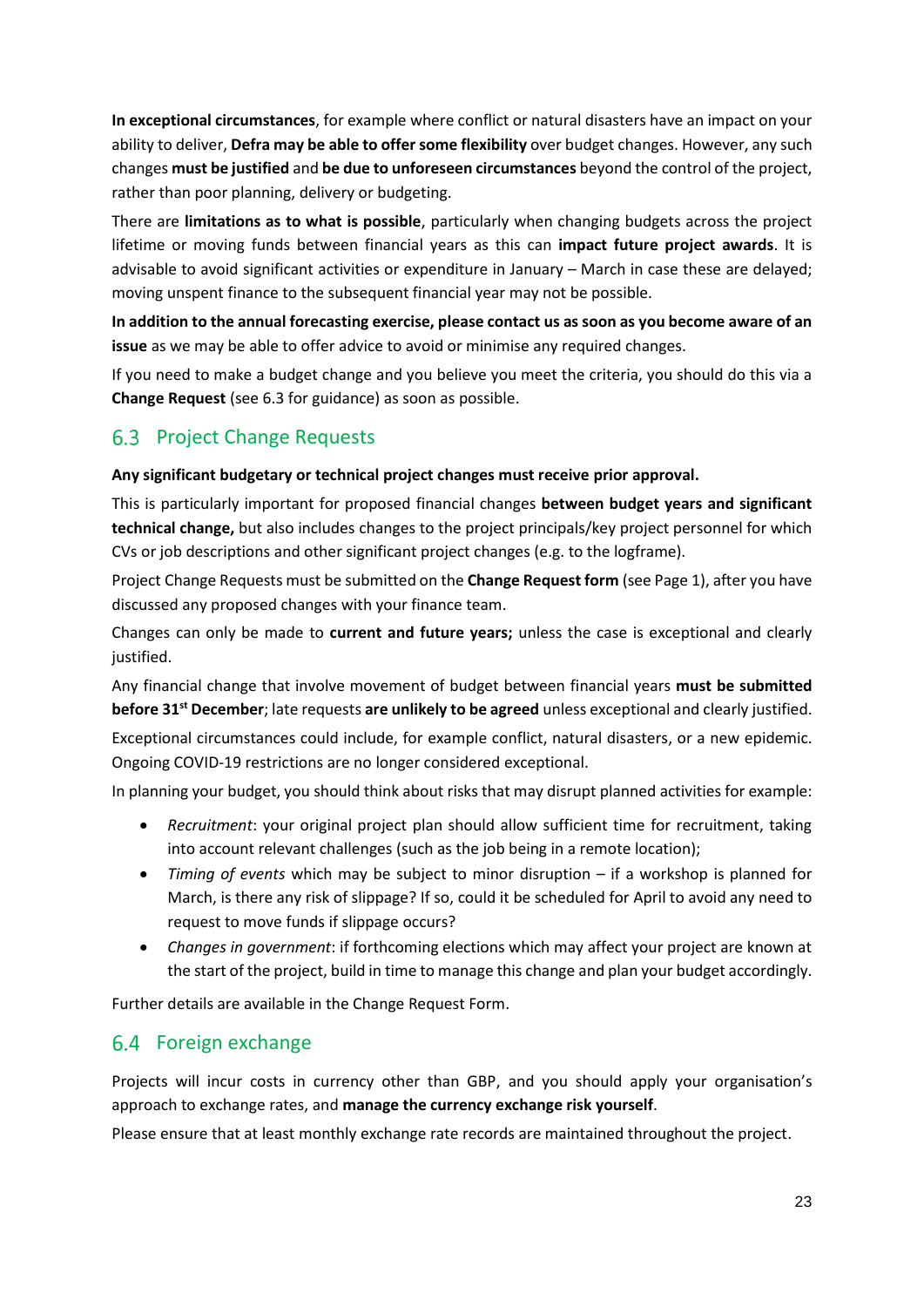#### <span id="page-24-0"></span>6.5 Forecasting

A forecast is a prediction or estimate of project expenditure that is likely to be incurred over any given time period, predicting and planning for cash flow requirements as well as aiding resource planning.

#### *Why is forecasting important?*

- **For Lead Partners:** For you and your partners, forecasts allow you to plan future events, based on an analysis of what has happened in the past. Forecast should predict and reflect what is needed to allow you to be able to deliver everything you have planned to do.
- **For the Fund Manager:** Every month, the Fund Manager is required to submit an updated forecast of planned expenditure for all grants to Defra. The information you provide in your claims is reviewed and assessed, before being amalgamated and further analysed by our finance team.
- **For Defra:** Forecasting gives the Defra an insight into the activity of the portfolio, ensures sufficient funds are available at the right time to meet the needs of projects, and allows spending to be monitored and kept in line with higher budgets and forecasting.

#### *Forecasting Exercise*

Defra requires projects to undertake a forecasting exercise each project year and will be in touch with details of what is required. This will happen in November/ December and will coincide with the deadline for Change Requests. You must provide an accurate estimate of your total projected spend for the full financial year.

**The approach to forecasting is under review and may change in 2022/23.**

#### <span id="page-24-1"></span>6.6 Spot Checks on expenditure and procedures

Every year, a proportion of projects will be identified for a spot check to ensure the grant has been spent in accordance with the agreement with Defra. You should be able to provide electronic information about all the transactions accounted for in your Actual Claim and to produce copies of original receipts and invoices backing up your claims if requested. The spot checks may include a review of internal financial controls and procedures, a record of which should be kept to support this.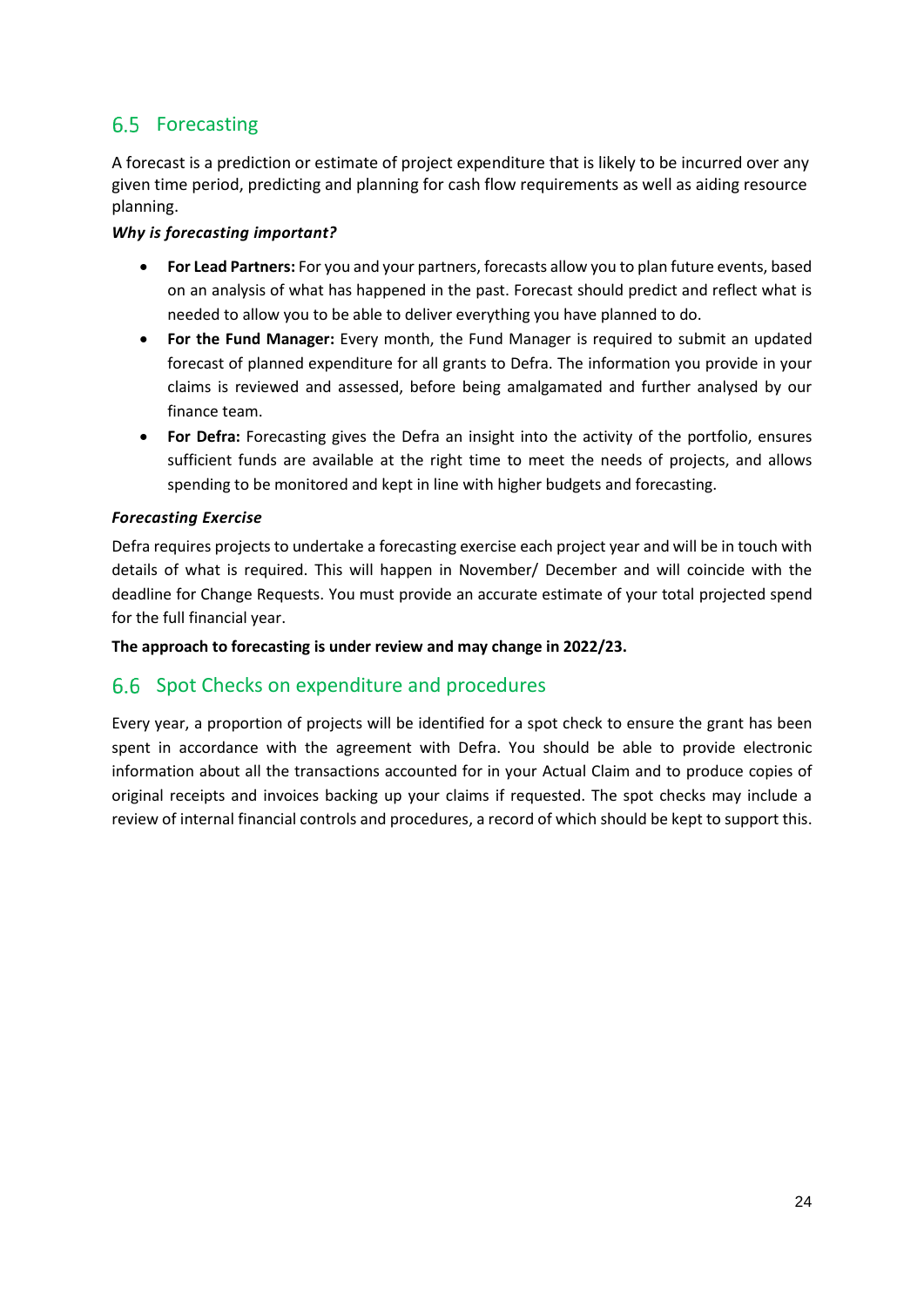### <span id="page-25-0"></span>Annex A. Items ineligible for funding

Under Government policy, there are a variety of items that are not normally acceptable for government funding and these are set out in the Terms and Conditions of Award.

For Challenge Fund projects, there are additional items that would not be considered eligible. These are summarised below and split into two lists. The first list covers items that **are not and cannot** be eligible. The second covers items **not generally acceptable**, but which could be considered acceptable in particular circumstances, as summarised below.

#### Not eligible

- gifts (except for gifts below £10 in value, typically educational or promotional materials which disseminate awareness of the project and further its aims)
- bribes, facilitation payments and any other inducements to obtain favourable treatment
- fruitless payments (costs whose expenditure obtained no benefit for the project)
- any costs which do not demonstrably further the aims of the project, or the expenditure of which is not reasonably attributable to activities performed in the furtherance of those aims
- any costs which are not necessarily incurred in the course of the performance of the activities of the project as submitted in the project proposal and approved by Defra or agreed subsequently through the formal Change request process
- any costs which are morally the private responsibility of the individuals who benefited from their expenditure (for example, travel costs to/from home and other expenses claimed by individuals which did not arise from their employment; other examples might include clothing other than uniforms/PPE, consumer electronics which confer substantial private benefit, travel and hotel accommodation for partners/family)
- any costs which a reasonable person would consider excessive, extravagant or wasteful

#### Not normally acceptable

- hospitality is potentially relevant, particularly with respect to workshops. We recognise that for many projects, fieldwork and workshops are key activities. We do not expect people to attend workshops or fieldwork, often travelling long distances, without being provided some hospitality. However, excessive hospitality which doesn't clearly advance the outcomes of the project, is not permitted
- tips and gratuities (these are not normally accepted, but small tips and gratuities under £5 may be provided)
- extra-contractual payments and bonuses (if the Project Leader wants to provide a bonus, with project funds, for outstanding performance this should made via a Change Request)
- alcohol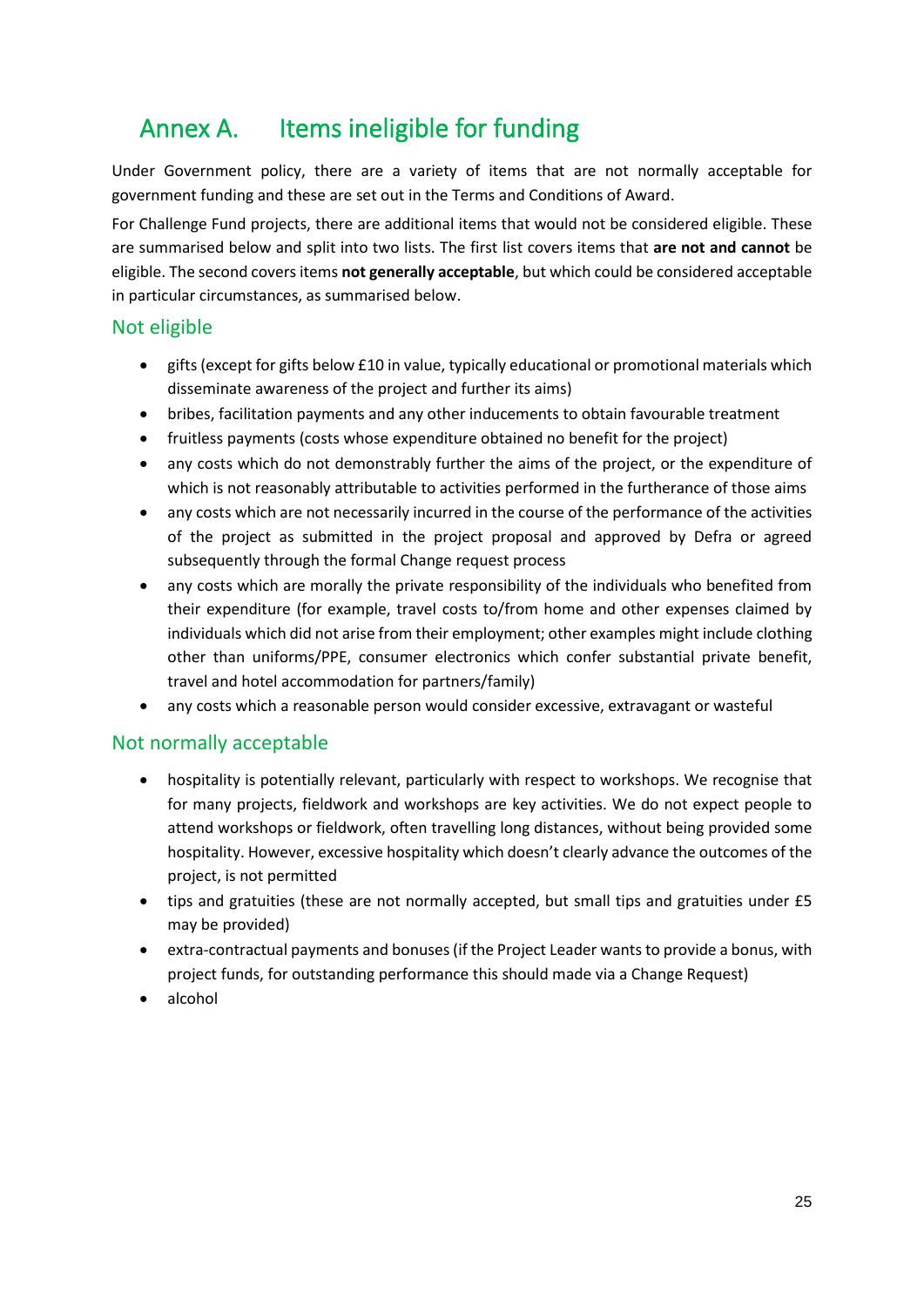### <span id="page-26-0"></span>Annex B. Value for Money

VfM is about **maximising the impact of each taxpayer's pound spent to improve lives**. The purpose is to develop a better understanding of costs and results so that more informed, evidence-based choices can be made. This is a process of **continuous improvement**.

To maximise the impact of UK aid, there is a need to be **very clear about the results expected as well as the costs**. We also have to be confident in the strength of the evidence base and explicit in stating the underlying assumptions we are relying on to achieve those results.

The approach requires that we look at the **3Es**: **economy**, **efficiency**, and **effectiveness**.

Additionally, when we look at the effectiveness of an intervention, we need to consider issues of **equity**: making sure our results are targeted at the **poorest** and include sufficient targeting of **women and girls**.

You should frame your approach to VfM in a wider context of **how the overall benefits will outweigh the costs**. Consider your story of change, what will happen and what benefits will the project bring for the investment to made.

#### Economy: *Are you buying inputs of the appropriate quality at the right price? Inputs are things such as staff, consultants, raw materials and capital that are used to produce outputs.*

- What are the project's **major costs** and what drives the pricing of those costs?
- What actions can you take to **control those costs**?
- A significant cost of delivering a project are staff costs. How do you and your partners staff costs **compare to others** working on similar issues or within the same country?
- If staff costs are higher than the benchmark, then **why must they be at that level**?
- What **overhead cost** recovery are you budgeting in the project budget? Is this comparable with other projects? If not, then what reasons are there for the change?
- What cost categories will be subject to a **competitive procurement process**, and how robust is that process?

#### Efficiency**:** *How well do you convert inputs into outputs? Outputs are results delivered by you.*

- What economies of scale have you been able to identify in your project?
- What is the project cost per beneficiary? How does this cost compare to cost per beneficiary benchmarking, for your own work and for others who work in your sector? If it is higher, can you justify the reason?
- What is the matched funding contribution to the project and what efforts have you made to maximise that?
- Would the cost per beneficiary reduce if you were to increase the scale of the project, and if so, why are you not aiming to deliver a larger project?
- What activities cost the most and how will demonstrate that you are conducting these in an efficient manner?
- What controls will you put in place to ensure that you are delivering the goods or services in the most efficient manner?
- Can you demonstrate experience in meeting project deadlines and milestones?